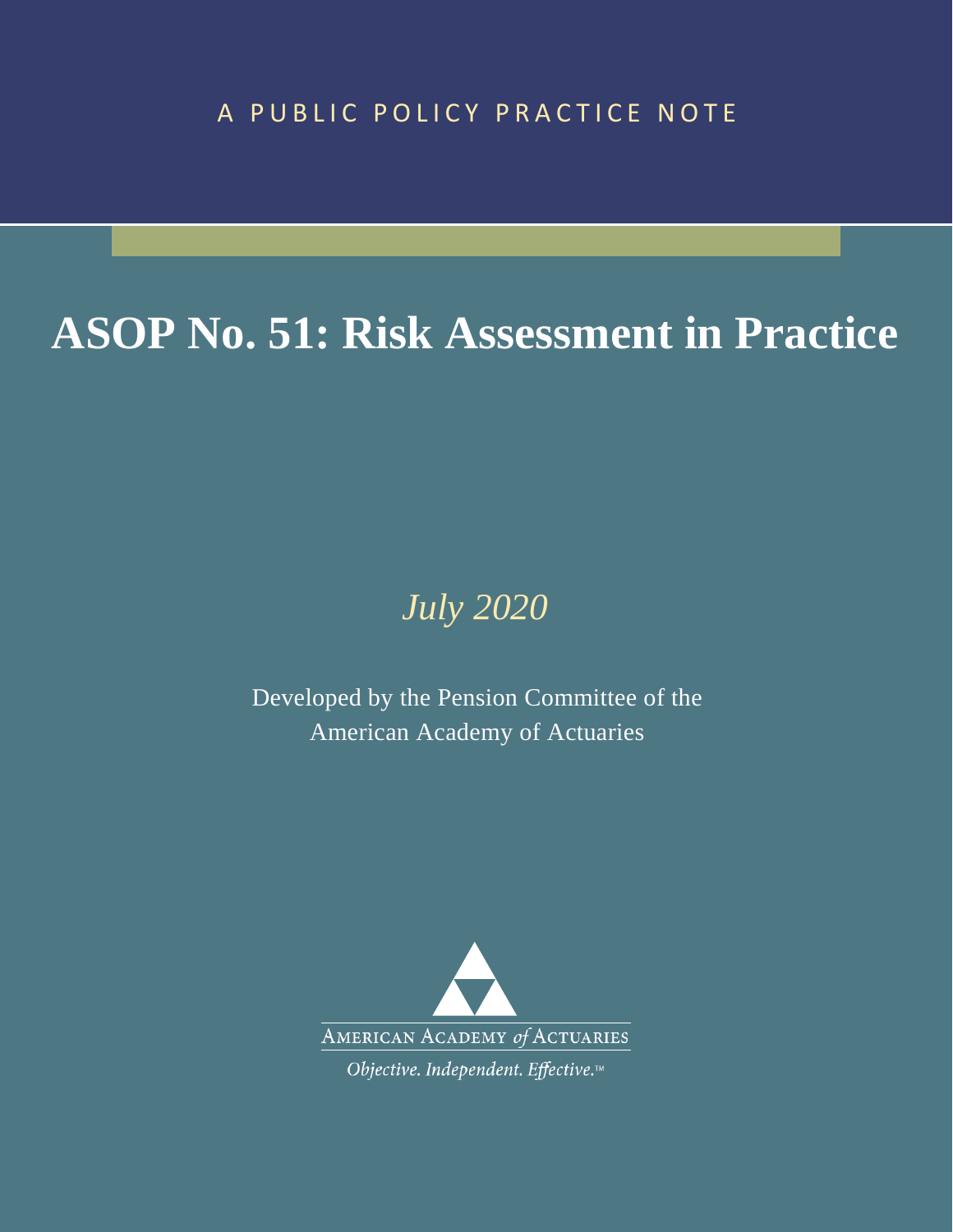This practice note is not a promulgation of the Actuarial Standards Board (ASB), is not an actuarial standard of practice (ASOP), is not binding upon any actuary, and is not a definitive statement as to what constitutes generally accepted practice in the area under discussion. Events occurring subsequent to this publication of the practice note may make the practices described in this practice note irrelevant or obsolete.

#### **2020 Pension Committee**

Bruce Cadenhead, MAAA, FSA, FCA, EA, Chairperson Elena Black, MAAA, FSA, FCA, EA, Vice Chairperson

Michael Antoine, MAAA, FSA, FCA, EA Michael Bain, MAAA, ASA, FCA, FSPA, EA Rachel Barnes, MAAA, FSA, FCA, CERA, EA Margaret Berger, MAAA, FSA, FCA, EA Scott Hittner, MAAA, FSA, FCA, EA Lloyd Katz, MAAA, FSA, FCA, EA Grace Lattyak, MAAA, FSA, FCA, EA Tonya Manning, MAAA, FSA, FCA, EA

A. Donald Morgan, MAAA, FSA, FCA, EA Nadine Orloff, MAAA, FSA, FCA, EA James Ritchie, MAAA, ASA, FCA, EA Jason Russell, MAAA, FSA, EA Mark Shemtob, MAAA, FSA, FCA, EA Mary Stone, MAAA, FSA, FCA, EA Todd Tauzer, MAAA, FSA, FCA, CERA Aaron Weindling, MAAA, FSA, FCA, EA

The Committee gratefully acknowledges the contributions of Paul Angelo, Tammy Dixon, Julie Ferguson, Ellen Kleinstuber, Thomas Lowman, Kim Nicholl, Michael Pollack, and Elizabeth Wiley.



1850 M Street NW, Suite 300 Washington. D.C. 20036-5805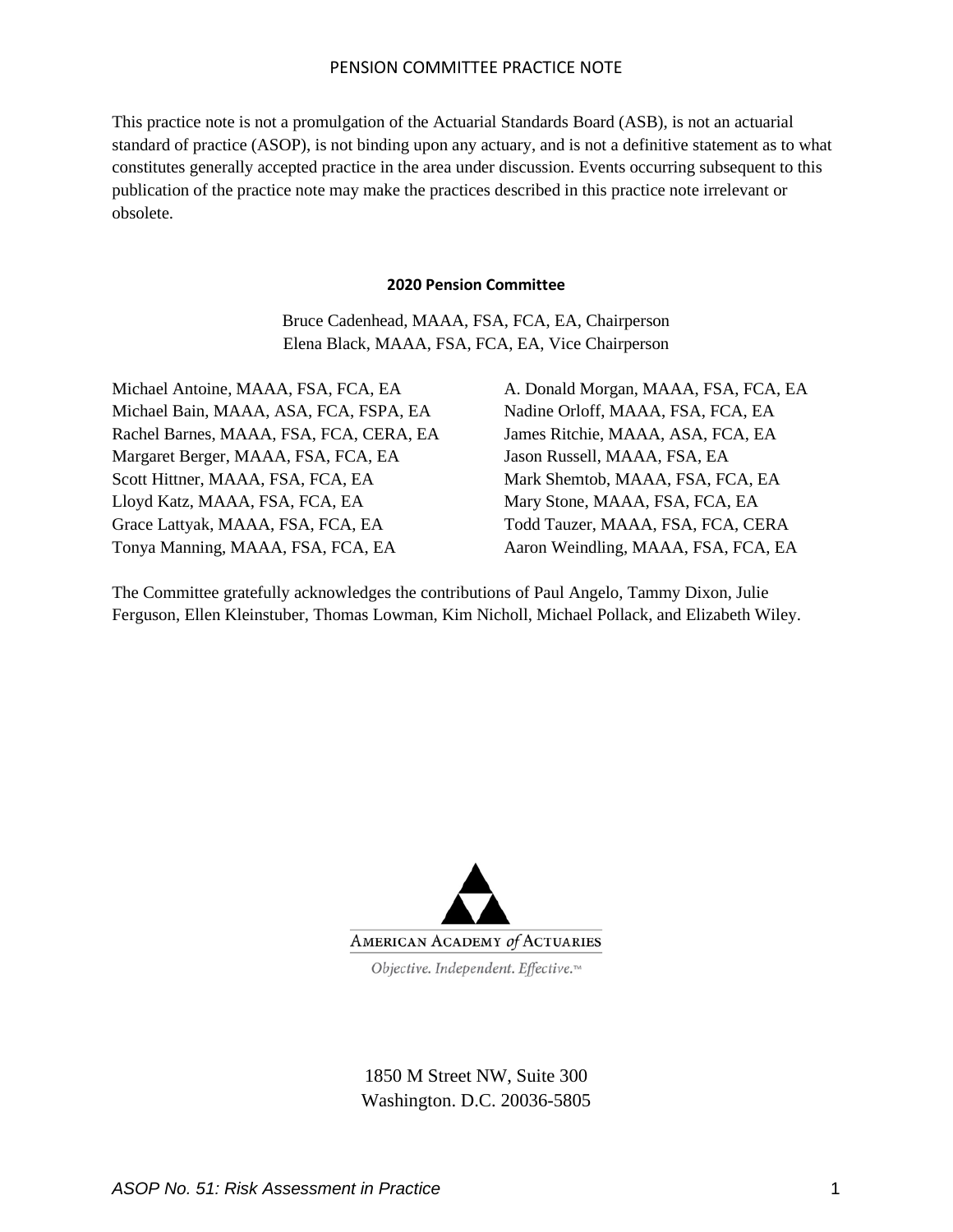### **Table of Contents**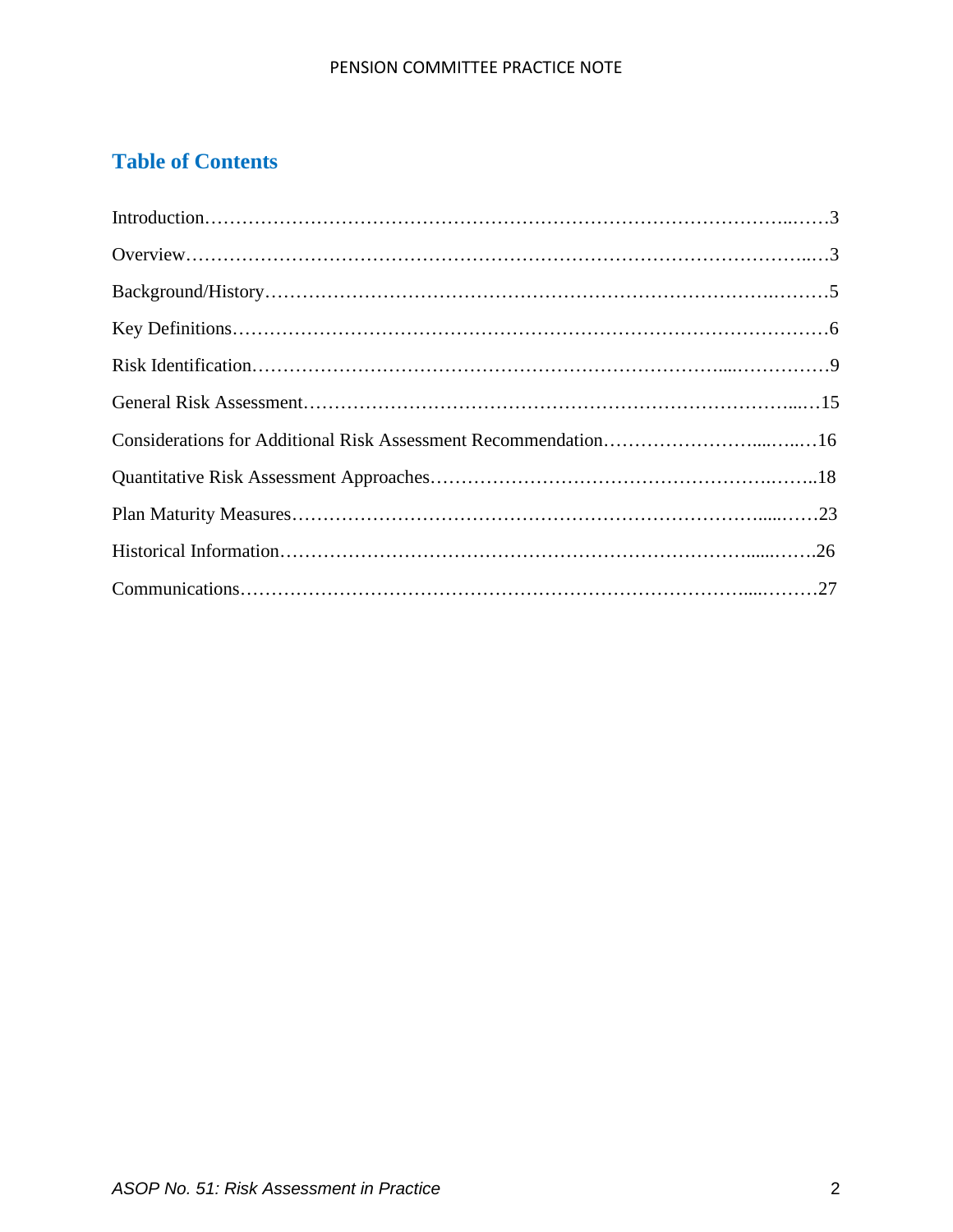#### **I. Introduction**

This practice note was developed by the ASOP No. 51 General Practice Note Work Group of the Pension Committee of the American Academy of Actuaries. The purpose of the practice note is to provide information to actuaries on current or emerging practices in which their peers are engaged that are affected by ASOP No. 51, *Assessment and Disclosure of Risk Associated with Measuring Pension Obligations and Determining Pension Plan Contributions*, as well as to help with the evolution of ideas in this area.

The intended users of this practice note are the members of the actuarial organizations that are governed by the ASOPs promulgated by the Actuarial Standards Board (ASB). It is anticipated that this practice note will be helpful to actuaries, but it is not an interpretation of ASOPs and is not intended to be a codification of generally accepted actuarial practice. Actuaries are not in any way bound to comply with practice notes or to conform their work to the practices described in this or any other practice note.

While many issues are discussed in this practice note, other approaches and interpretations are possible, and it is likely that new approaches will evolve on this topic as it is an emerging area of practice. Further, the applicable ASOPs should be referenced regarding any questions on the material covered in this practice note.

#### **II. Overview**

ASOP No. 51 requires the assessment and disclosure of risk when measuring pension plan obligations or calculating pension contributions. Risk, as considered in this ASOP, is the potential for actual future measurements to differ from expected future measurements due to deviations of actual future experience from that assumed, including potential deviations of actual future contributions deviating from those expected. The assessment and disclosure are intended to help the users of such analysis understand the impact of differences in actual and expected experience on the measured obligations and contributions, including potential volatility.

This ASOP specifically applies to funding valuations, pricing valuations, or risk assessments for defined benefit pension plans.

ASOP No. 51 does not apply to:

- Valuations that are used exclusively for financial reporting;
- Advisory services on the management or reduction of risk;
- Other post-employment benefit (OPEB) valuations;<sup>[1](#page-3-0)</sup>
- Social insurance valuations; or

<span id="page-3-0"></span> $1$  ASOP No. 51 concepts may be useful in assessing the risk of OPEB plans, even though not required.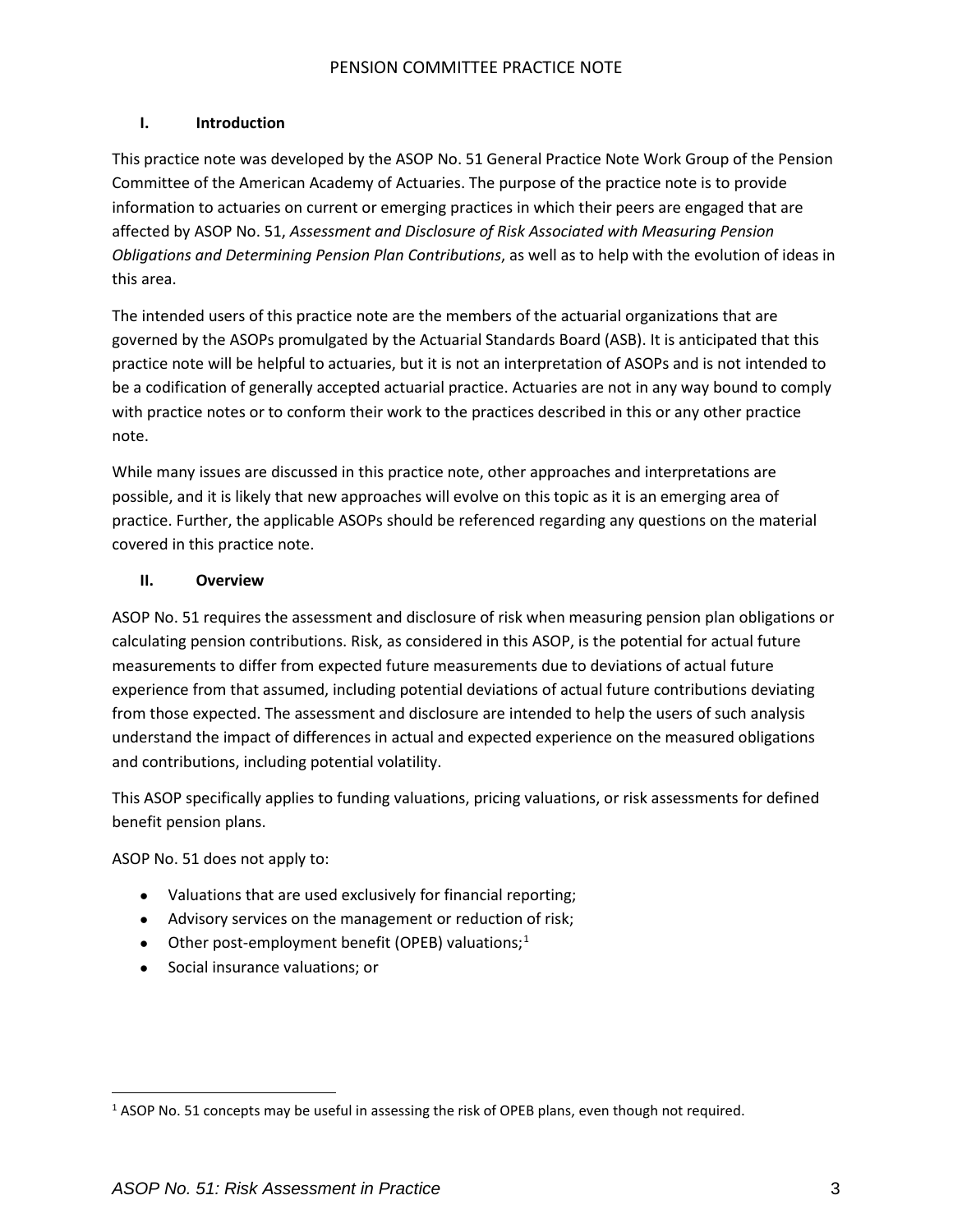• Analysis in connection with applications for plan partitions or benefit suspensions under the Multiemployer Pension Relief Act of 2014. [2](#page-4-0)

The ASOP requires a risk assessment for each measurement date. If multiple funding or pricing valuations are done as of that measurement date, a single risk assessment may be applied to each of those valuations if the risk assessment is appropriate for all the measurements in those valuations.

The ASOP evolved significantly through the drafting process as the balance between the costs and benefits of assessment and disclosure of risk was considered. The inclusion of contribution risk evolved over successive exposure drafts and is an example of a risk that will be more relevant to some plans than others. ASOP No. 51 also limits the scope of the risk assessment. For example, the likelihood or consequences of potential future changes in applicable law is not required. ASOP No. 51 also clarifies that the actuary is not expected to provide investment advice or evaluate the ability or willingness of the plan sponsor to make contributions to the plan when due.

Compliance with ASOP No. 51 may differ by type of plan and by individual plan circumstances. The practice note identifies some considerations that may differ in their applicability based on the type of plan (public sector, single employer, or multiemployer), complexity of plans, for plans of different sizes, and other factors. Professional judgment is to be used by the actuary to identify, assess, and communicate the risks that may affect an individual plan's financial condition to provide a meaningful assessment. Per the ASOP, not every possible risk will or should be assessed for each plan—focusing on the more significant risks may be more useful than an analysis of every possible risk.

The ASOP applies to plans of any size, so all actuaries must familiarize themselves with the requirements of the standard. Actuaries working on smaller plans may find certain risks are not significant and additional analysis of relevant risks may or may not be "significantly beneficial," as discussed in section 3.6 of the ASOP, for the user due to the size of the plan's obligation in comparison to the size of the plan sponsor.

The ASOP does not prescribe a particular method for assessing risk, but it does provide examples and considerations to help the actuary select a method. This practice note will also provide considerations regarding how actuaries might assess risk. The ASOP does not require the assessment to be based on numerical calculations; however, the actuary may perform or recommend completion of a numerical or other quantitative assessment.

Communication of the risk assessment is key to ensuring users understand how measurements may change when actual experience deviates from expected. Pursuant to the ASOP, the actuary should select the elements of risk assessment to include in the communication with consideration of the specific

<span id="page-4-0"></span><sup>&</sup>lt;sup>2</sup> In general, multiemployer plan actuaries should assess and disclose risks under ASOP No. 51. However, the detailed regulatory guidelines, and various projections required, for partition and suspension applications under MPRA provide information for a thorough review of risks. As such, no additional risk analysis is required under ASOP No. 51 for such applications.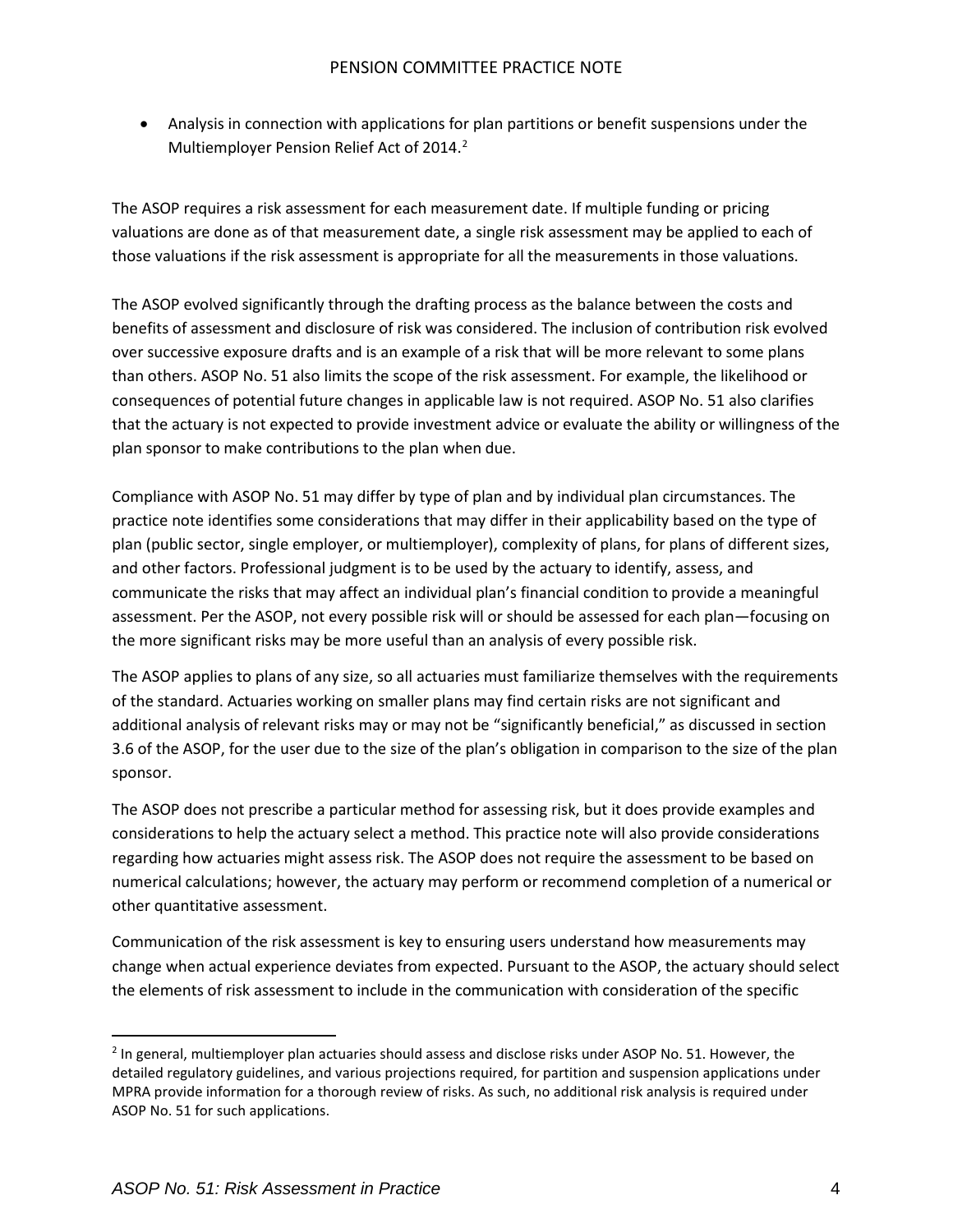characteristics of the plan. The primary intent of the assessment is to increase transparency of key risks and enhance communication of them. In some situations, the assessment could lead to a more thorough follow-up analysis.

ASOP No. 51 extends and expands upon requirements of earlier ASOPs, such as ASOPs Nos. 4 and 41, to enable users of the actuarial findings to better understand the risks of future changes in the results of actuarial valuations made for funding or pricing purposes. The other ASOPs should be kept in mind as the actuary performs and communicates the risk assessment.

#### **III. Background/History**

In December 2014, the ASB approved a first exposure draft of what would eventually become ASOP No. 51. This was part of a broader review by the ASB Pension Committee of all the pension-related standards. The ASB Pension Committee recommended that more guidance should be provided on the assessment and disclosure of pension risk. Other ASOPs included some guidance in this realm. Examples include:

- 1. Section 3.16 of ASOP No. 4 provided guidance to an actuary whose assignment includes an analysis of the potential range of future pension obligations, costs, contributions, or funded status.
- 2. Section 4.1(r) of ASOP No. 4 requires disclosure that future pension measurements may differ significantly from current measurements, possibly resulting from a number of factors.
- 3. Section 3.4.1 of ASOP No. 41, *Actuarial Communications*, states "the actuary should consider what cautions regarding uncertainty or risk in any results should be included in the actuarial report."
- 4. Section 3.3.2 of ASOP No. 4 says, "In conjunction with the related guidance in ASOP No. 41, the actuary should consider the uncertainty or risk inherent in the measurement assumptions and methods and how the actuary's measurement treats such uncertainty or risk."

The ASB Pension Committee recommended that additional guidance expanding on section 3.4.1 of ASOP No. 41 and section 3.3.2 of ASOP No. 4 (both dealing with uncertainty or risk) would be helpful. Additionally, the ASB Pension Committee recommended that providing additional disclosures would help the intended users of the actuarial findings to have a better understanding of the risks inherent in the measurements of pension obligations and actuarially determined pension plan contributions.

The second draft of ASOP No. 51, released in June 2016, reflected comments from the pension community, findings from the Pension Task Force, and a public hearing.

ASOP No. 51 was adopted in September 2017 and applies to any actuarial work product with a measurement date on or after November 1, 2018, that is covered by the scope of the ASOP as described in Section II, Overview, above.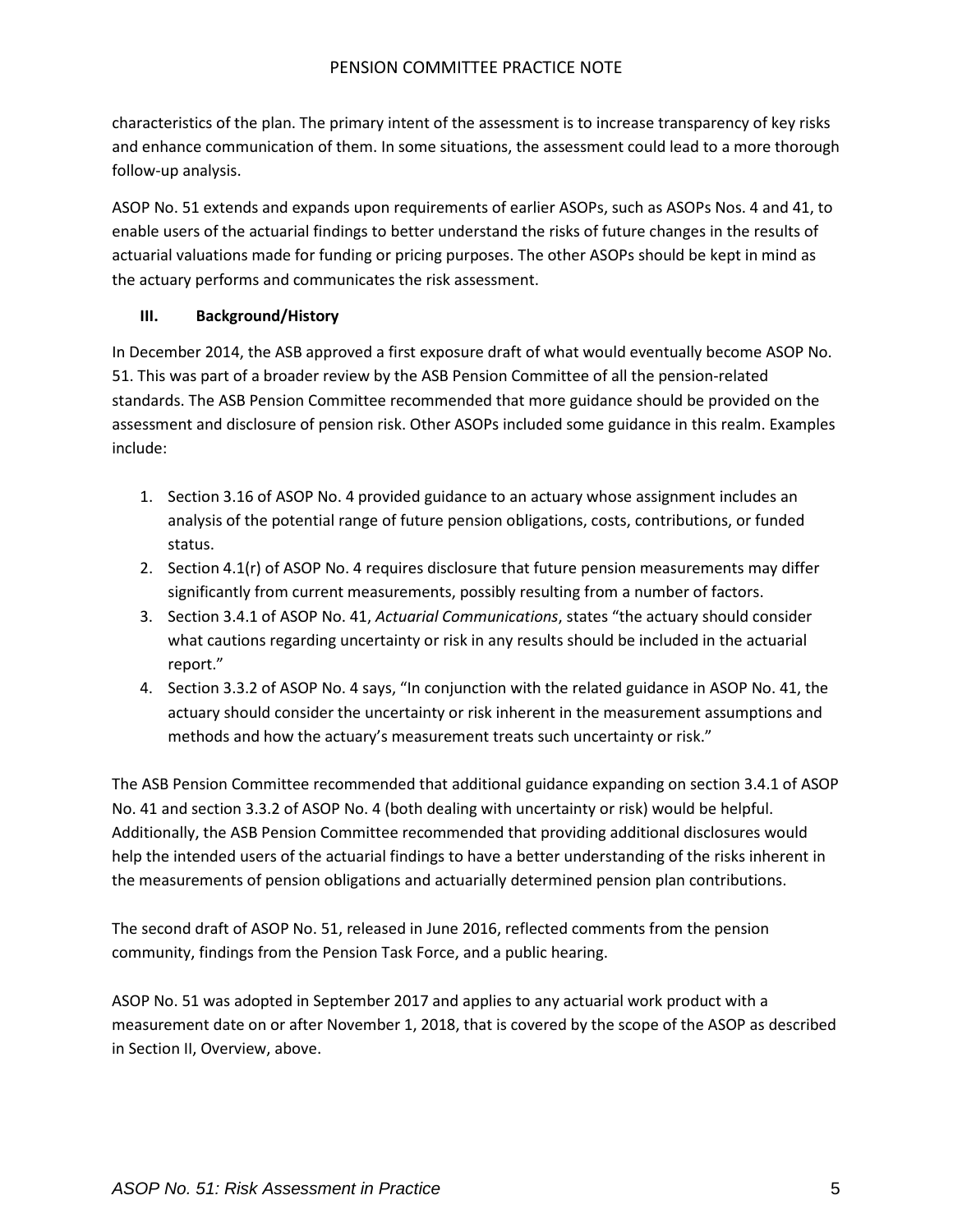#### **IV. Key Definitions**

The ASOP applies to funding valuations, certain pricing valuations, and risk assessments that are not part of a funding valuation or pricing valuation.

A **funding valuation** is defined in the ASOP as a measurement of pension obligations or projection of cash flows performed by the actuary intended to be used by the principal to determine plan contributions or to evaluate the adequacy of specified contribution levels to support benefit provisions. Generally, these are calculations by the actuary to develop an Actuarially Determined Contribution ("ADC") that the plan or plan sponsor will rely on when funding the plan (even if that contribution is zero) or evaluating the adequacy of fixed contributions to the plan. Actuaries perform pension valuations for multiple purposes; while the ASOP does not address every situation, generally a funding valuation, as defined by the ASOP, would not include the work listed below, which is not intended to be an exhaustive list:

- Estimates of projected future contribution levels for plan or plan sponsor budgeting purposes. However, if the results of the projection will be used by the plan or plan sponsor to determine future contribution levels, this ASOP would apply.
- PBGC variable premium calculations or Employee Retirement Income Security Act of 1974 (ERISA) 4010 calculations.
- Annual funding notice calculations.
- Valuation work under a PBGC distress termination.
- Valuations that provide measures of solvency or the amount required to settle liabilities, except in situations where the plan or plan sponsor relies on such results in the order to fund the plan to meet those solvency levels.
- Accounting valuations or valuations prepared exclusively for financial reporting, except in situations where the plan or plan sponsor relies on such results in order to fund the plan at certain levels.
- Valuations for unfunded nonqualified plans, except in situations where the plan or plan sponsor relies on such results to evaluate risk or in modeling a change to the provisions of such a plan, as described in the pricing valuation paragraphs below.
- Services in connection with applications for plan partitions or benefit suspensions under the Multiemployer Pension Relief Act of 2014, as noted in section 1.2 of the ASOP.

A **pricing valuation** is defined in the ASOP as a "measurement of pension obligations or projection of cash flows performed by the actuary to estimate the impact of proposed changes to plan benefit provisions on the plan contributions or to determine whether the proposed benefit provisions are supportable by specified contribution levels." The ASOP only applies to pricing valuations of a change that would, in the actuary's professional judgment, "significantly change the types or levels of risks" to the plan. Therefore, a calculation of the impact on contribution requirements for a change in plan provisions is a pricing valuation that may or may not require a risk assessment.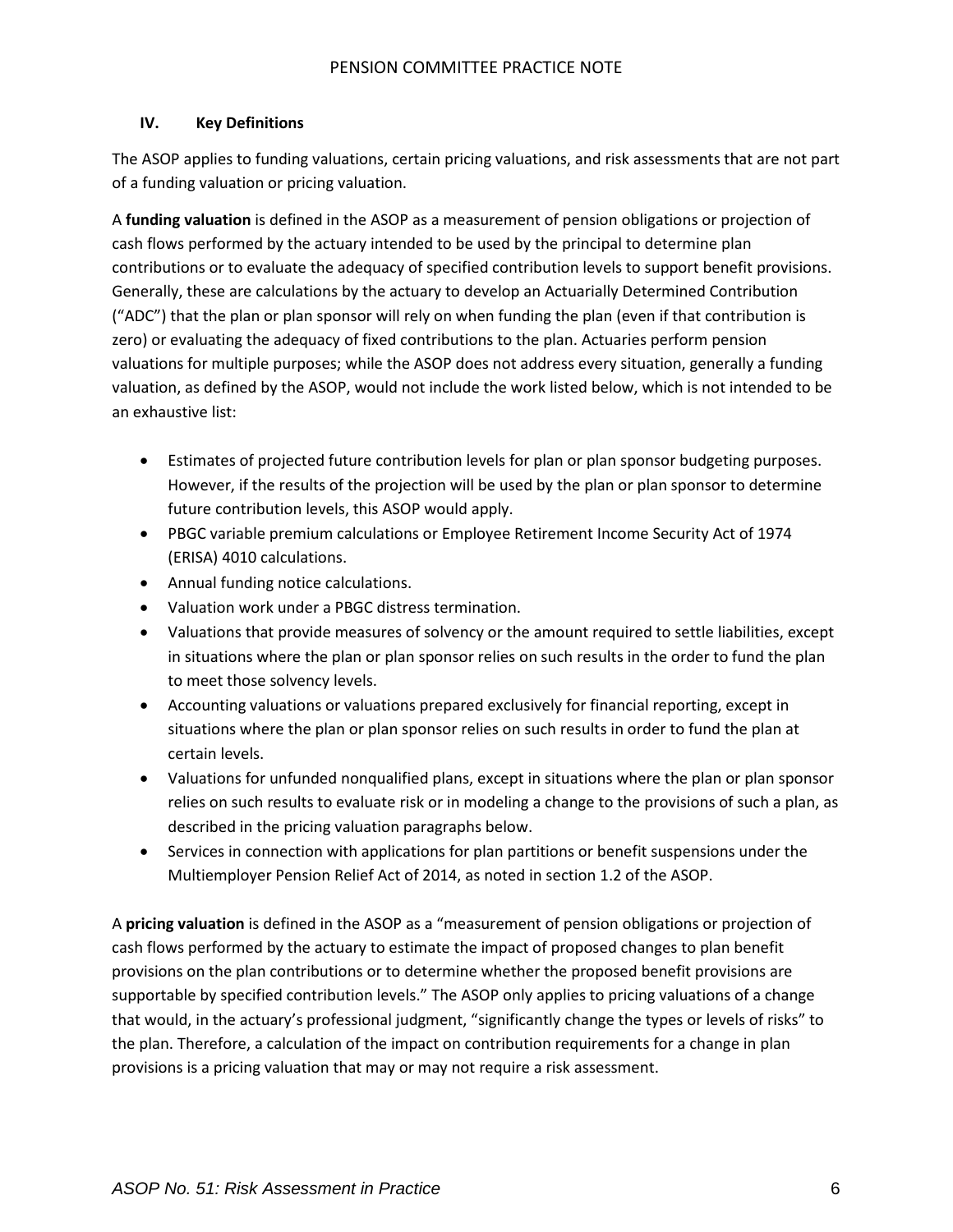Other calculations not specifically identified as estimating the impact of proposed benefit changes on plan contributions might be considered a pricing valuation if the plan or plan sponsor is relying on the results to evaluate or fund a change in benefits. For example, an actuary may determine that, in his or her professional judgment, calculations made to reflect the addition of significant new benefits payable to participants as a result of litigation would be a pricing valuation because the plan or plan sponsor intends to fund the plan to cover those additional benefits.

Similar to funding valuations, a projection might not constitute a pricing valuation unless it is used by the plan or plan sponsor to determine contributions needed to cover a change in plan benefits. Even if the projection is a pricing valuation, it would not require an ASOP No. 51 assessment unless the plan changes would significantly change the plan's risk profile.

A **risk assessment** that is not part of a funding or pricing valuation is not separately defined by the ASOP, leaving the question of whether the ASOP applies to the actuary's professional judgment. In general, a valuation or set of projections that are not funding or pricing valuations may be subject to the ASOP when the plan or plan sponsor has engaged the actuary to perform such valuation in order to determine future contribution levels, to evaluate certain risks for the plan, or to make a policy decision (such as to change the plan's investment mix or asset allocation or to change the sponsor's funding policy). However, the ASOP does not provide guidance on management of risks identified or assessed.

#### **Risks**

The ASOP requires the actuary to identify risks that can reasonably be anticipated to affect a plan's future financial condition. **Risk**, in this context, is defined as "the potential of actual future measurements deviating from expected future measurements resulting from actual future experience deviating from actuarially assumed experience." In other words, the actuary should identify situations where valuation assumptions may lead to deviations if experience is different than anticipated. This practice note focuses on unfavorable deviations.

The ASOP identifies several examples of risks that, in the actuary's professional judgment, may reasonably be anticipated to significantly affect the plan's future financial condition. These identified risks are discussed in detail in Section V, Risk Identification, below.

- **Investment risk**: the potential that investment returns will be different than expected.
- **Asset/liability mismatch risk**: the potential that changes in asset values as a result of interest rate changes will not match changes in the value of liabilities or other movements between assets and liabilities.
- **Interest rate risk:** the potential that interest rates will be different than expected.
- **Longevity and other demographic risks:** the potential that mortality or other demographic experience will be different than expected.
- **Contribution risk:** defined in the ASOP as the potential of actual future contributions deviating from expected future contributions, for example, that actual contributions are not made in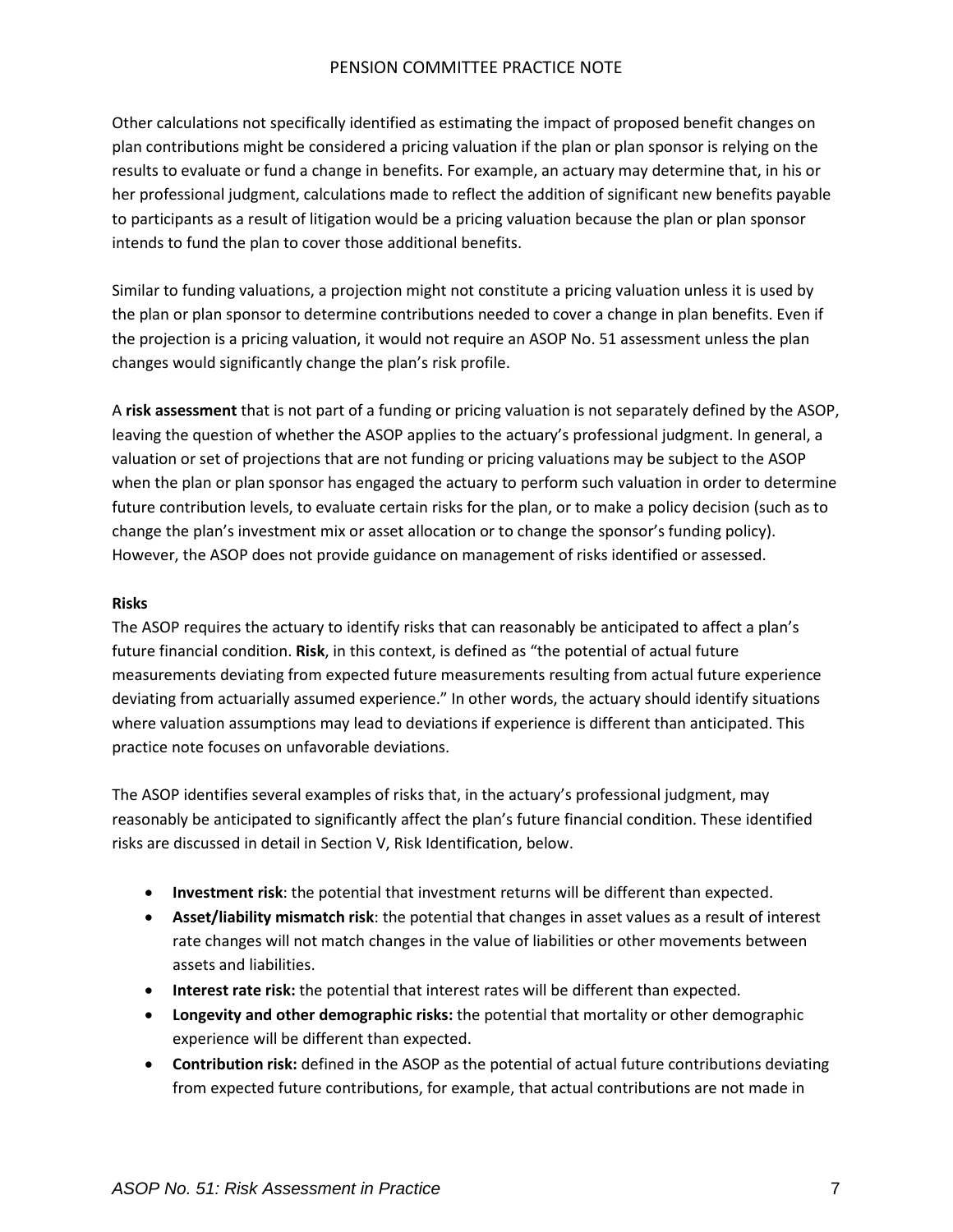accordance with the plan's funding policy, that withdrawal liability assessments or other anticipated payments to the plan are not made, or that material changes occur in the anticipated number of covered employees, covered payroll, or other relevant contribution base.

• **Other risks:** the risks discussed within the ASOP and this practice note are examples and not meant to provide a comprehensive list of risks any individual plan may face. An additional example is **assumption change risk,** which can be defined as the potential that assumptions could change in a manner that is not expected.

#### **Terms Defined in Other ASOPs**

The ASOP relies on a number of terms—"significantly," "reasonably," "significantly beneficial," "significant," "professional judgment"—that have been partially or fully defined in ASOP No. 1, *Introductory Actuarial Standards of Practice*, and are repeated below.

- Professional Judgment—Actuaries bring to their assignments not only highly specialized training, but also the broader knowledge and understanding that come from experience. For example, the ASOPs frequently call upon actuaries to apply both training and experience to their professional assignments, recognizing that reasonable differences may arise when actuaries project the effect of uncertain events.
- Reasonable—In many instances, the ASOPs call for the actuary to take "reasonable" steps, make "reasonable" inquiries, select "reasonable" assumptions or methods, or otherwise exercise professional judgment to produce a "reasonable" result when rendering actuarial services. The intent is to call upon the actuary to exercise the level of care and diligence that, in the actuary's professional judgment, is necessary to complete the assignment in an appropriate manner.

Because actuarial practice commonly involves the estimation of uncertain events, there will often be a range of reasonable methods and assumptions, and two actuaries could follow a particular ASOP, both using reasonable methods and assumptions, and reach different but reasonable results. There may be different assumptions that are reasonable for different clients, plans, or purposes.

• Significance/Significant—Significance can have different meanings. A result may be deemed to be statistically significant if it is determined that the probability that the result was produced by random chance is small. An event may be described as significant if the likelihood of its occurrence is more than remote. In addition, a result may be significant because it is of consequence. Other uses may be encountered in actuarial practice. The actuary should exercise care in interpreting or using these words.

#### **Plausible**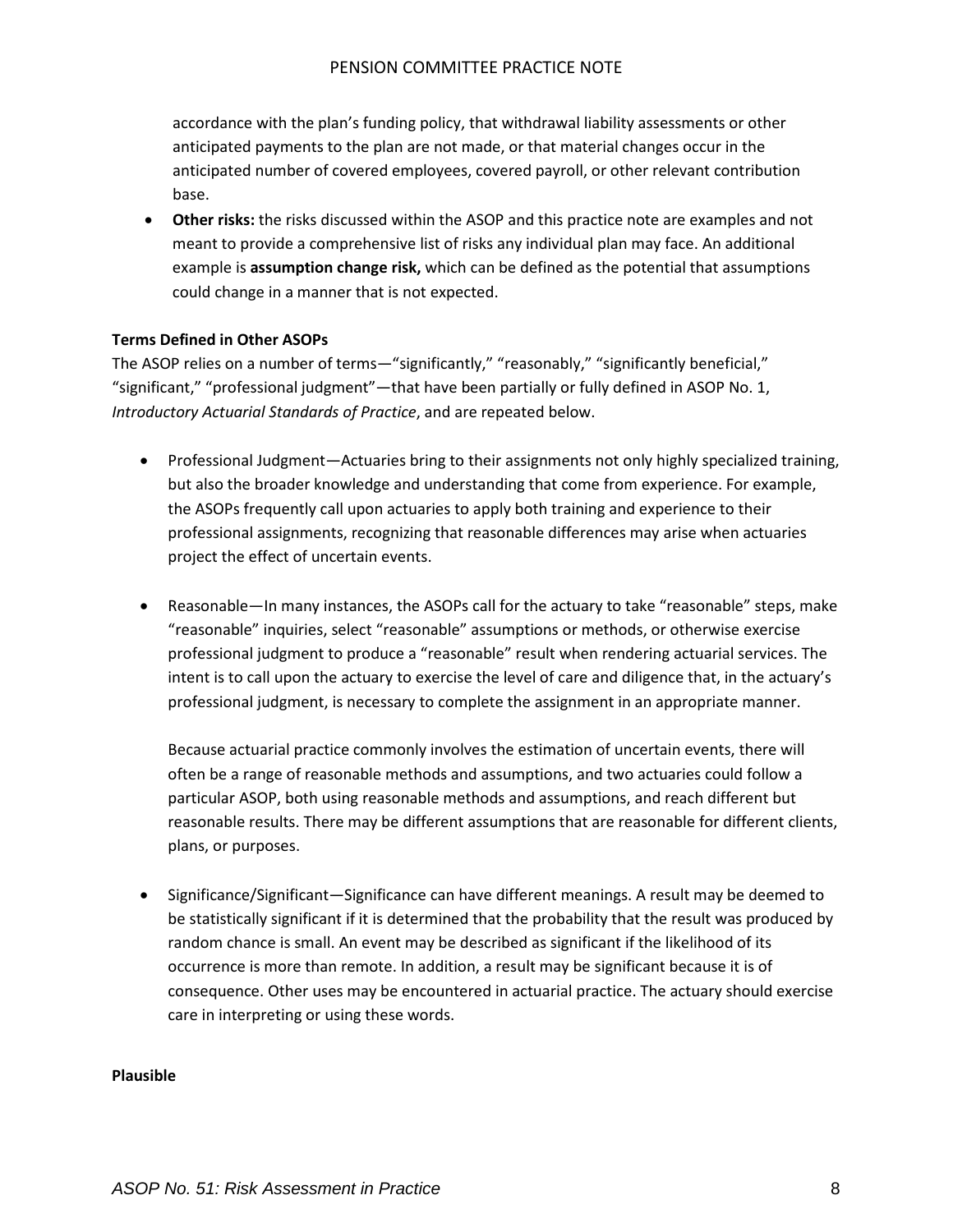The ASOP refers to a new term, "plausible," when discussing the selection of assumptions for the assessment of risk in section 3.5:

"One or more assumptions selected for the assessment of risk should differ from the assumptions used to determine expected future measurements and should result in one or more plausible outcomes."

What is plausible requires professional judgment that may vary by situation.

#### **V. Risk Identification**

Section 3.2 requires actuaries to identify risks to be assessed that in their judgment may reasonably be anticipated to significantly affect the plan's future financial condition. "Reasonably" and "significantly" primarily speak to the potential frequency and severity of such deviations. An implausible risk might not be reasonably anticipated even if deviations may potentially be severe. Other deviations that are more common may be immaterial to the plan's future financial condition. Many risks are interrelated, and so while a risk may seem insignificant on its own, it may be correlated with other potential risks that in combination could materially affect the plan's future financial condition. Additionally, considerations such as the actual and projected financial condition of the particular plan, the scope of the actuarial engagement, and the size of the plan (perhaps in relation to the size of the plan sponsor) may provide further context for what may be reasonable.

Section 3.2 offers the following list of examples of potential risks to be identified: investment risk, asset/liability mismatch risk, interest rate risk, longevity and other demographic risks, and contribution risk. These risks are likely to vary in significance depending on multiple factors, including the plan type. For illustration purposes, the examples listed below will focus on general risk identification for public plans, multiemployer plans, and single-employer plans.

• **Investment risk:** The portion of a plan's asset portfolio that is invested in return-seeking assets would be of primary focus here, as the assets driven by movements in interest rates are likely to overlap with both asset/liability mismatch and interest rate risks described below.

For a plan with assets invested in return-seeking portfolios that carry a significant amount of investment volatility, there is significant risk that future returns will deviate from the expected return on assets. That deviation from future returns will have a material impact on the future financial condition of the plan. Investment risk can result in either an underfunded position or an overfunded position, both of which can lead to unfavorable consequences. If the plan is invested primarily in fixed-income assets or engaged in a glide-path strategy toward less volatile portfolios in response to plan closure or other plan objectives, such as liability-driven investing (LDI), the investment risk may be less acute.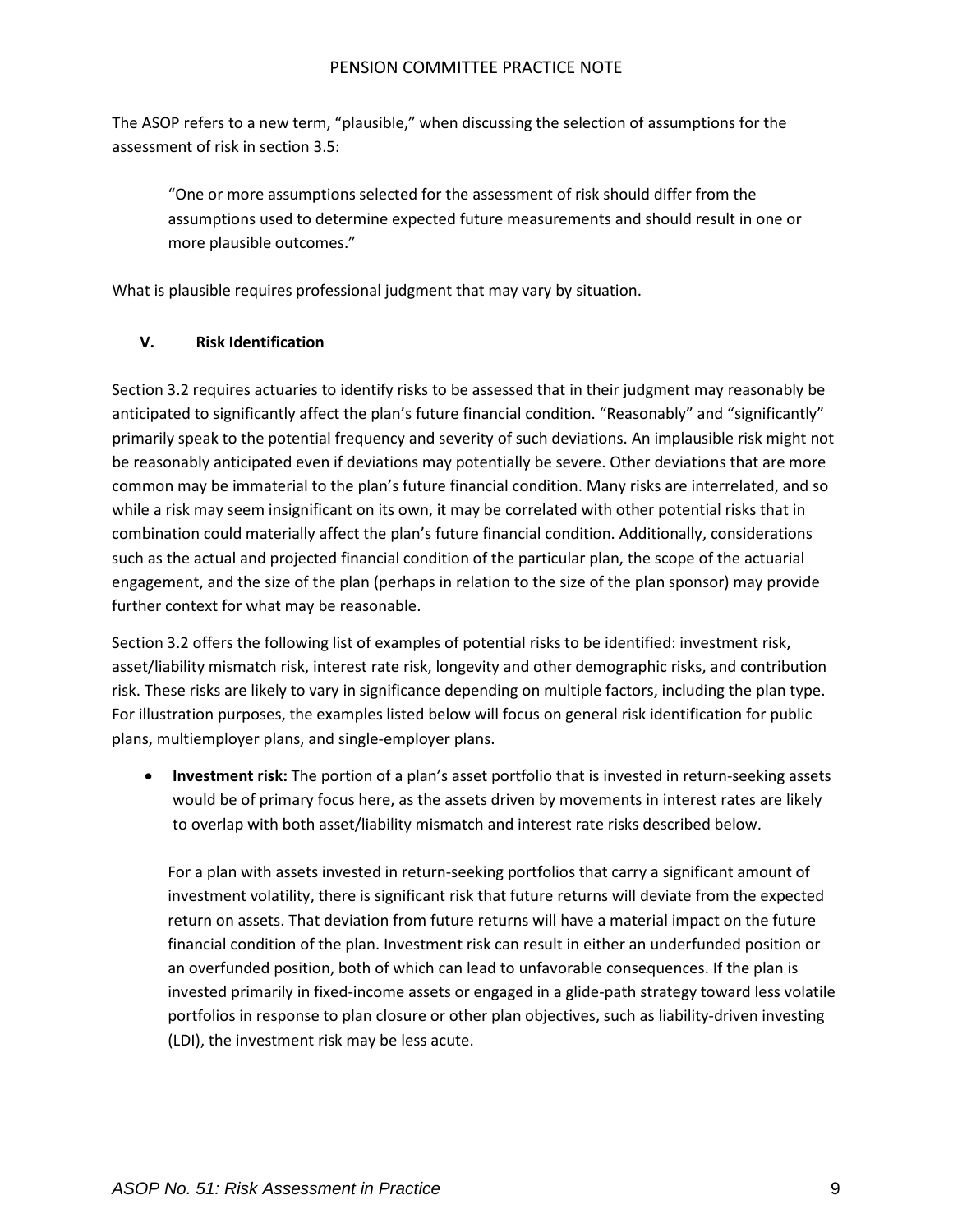Plans using a long-term rate of return assumption for the purpose of liability measurement may incur additional risks related to the likelihood of achieving that rate of return assumption in future years.

The ASOP does not require or expect the actuary to provide specific investment advice. This does not mean that actuaries cannot be helpful in making assessments or setting assumptions related to investment risk. For example, actuaries with suitable training and experience can help to translate investment policies into an expected long-term rate of return.

• **Asset/liability mismatch risk:** A related but different risk is "the potential that changes in asset values are not matched by changes in the value of liabilities." One source of asset/liability mismatch is related to investment risk, as described above. The actuary's evaluation might consider to what extent allocations are made to assets that hedge movements in liabilities, either to the allocation of liability-hedging assets relative to entire plan assets, or to the duration of fixed income portfolio relative to liability duration. Plans that employ LDI or other significant hedging strategies are less exposed to asset/liability mismatch risk.

Additional mismatch risk is embedded in plans that tie the discount rate to the expected return on assets. If the expected return going forward decreases, future asset growth is expected to decrease while measures of liability increase immediately (this also can be described as a form of assumption change risk). This issue primarily arises in public and multiemployer plans.

Many public, multiemployer, and single-employer plans also use some form of asset smoothing in funding calculations, which could temporarily create additional asset/liability mismatches.

Finally, interest rate risk and demographic risk can also be identified as a form of asset/liability mismatch risk and are addressed below.

• **Interest rate risk:** The concept of interest rate risk has many potential applications for the actuary to consider in the risk evaluation. A traditional defined benefit plan that offers only annuity forms of payment may pose interest rate risk only with respect to the rates used to discount expected cash flows to the valuation date. Plans that pay lump sums subject to IRC Section 417(e) will exhibit additional interest rate sensitivity, as the interest rates used to value those lump sums may not exactly match the rates used to discount expected cash flows. Finally, hybrid plans, such as cash balance or pension equity plans, may be valued using assumed future interest crediting rates and/or annuity conversion assumptions that often differ from the rates used to discount expected cash flows.

In single-employer plans, the discount rate used to determine plan liabilities and minimum funding requirements is based on corporate bond interest rates. For many single-employer plans, the interest rate risk for liabilities is currently mitigated due to the legislation that creates a corridor around a 25-year average of corporate bond interest rates and sets a "floor" under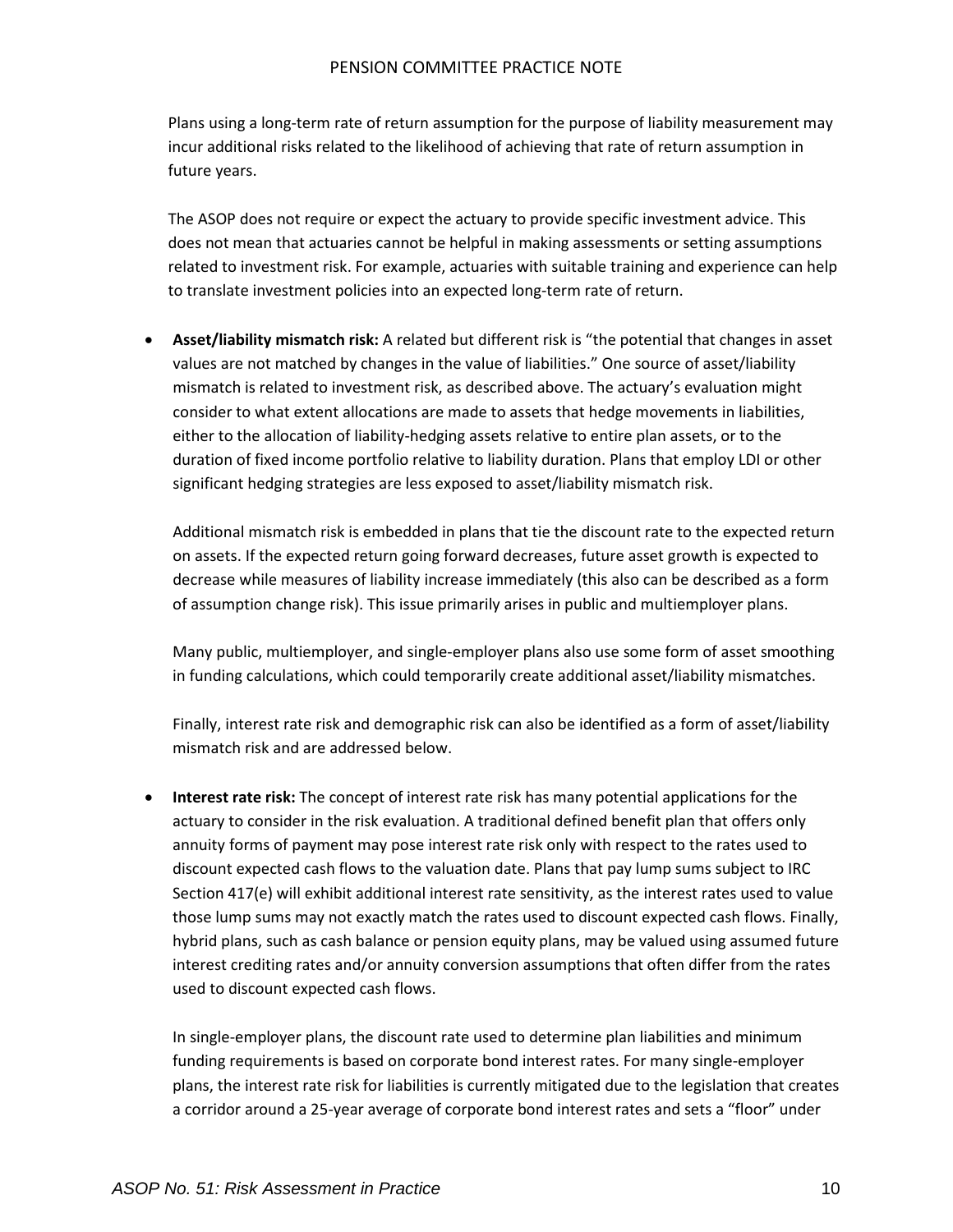funding discount rates. However, as the currently applicable corridor that stabilizes contribution requirements widens, this dependency will grow more sensitive. In addition, PBGC premiums, which may be an additional component of minimum required contributions if paid from trust assets, are based on current corporate bond rates or a 24-month average of corporate bond rates, creating additional interest rate risk.

For public plans, interest rates may affect mechanics within the plan valuation process. Examples could include credited interest rates on member contributions, settlement costs, and lump sum calculations.

• **Longevity and other demographic risks:** Longevity risk is a significant risk for most pension plans given the relatively long duration of their liabilities. It has also been an area of much focus with the development of more commonly updated base mortality tables and generational mortality projections. Longevity risk is more likely to impact plans with long-tailed liabilities, such as plans offering only annuity options; it is magnified in the case of such a plan that provides cost-ofliving adjustments (COLAs). These risks may have a different impact based on the plan's duration and whether the plan is open, closed, or frozen.

Longevity risk may be exacerbated when plans are funded using outdated tables and/or inadequate longevity improvement assumptions in their valuations. Plans whose mortality assumptions are not selected on the basis of credible experience inherently bear more longevity risk. Longevity risk may also arise when a mortality assumption is prescribed by a regulatory agency, for the assumption may not adequately reflect longevity specific to the plan's demographics. This risk may overlap with assumption change risk discussed below.

Longevity risk may also materialize when medical advances or other environmental or social factors result in greater-than-assumed future improvements to longevity.

Other demographic risk is a much broader category and can generally be viewed as any other non-economic assumption (retirement, withdrawal, disability, election timing and form of payment, etc.) that has the potential to unfavorably alter the plan's financial condition if actual experience does not match the assumptions. In many cases, this may be significant when the plan offers some sort of subsidized benefit, but the valuation assumption is that not everyone will take the benefit when it is most valuable for them to do so. This risk may affect singleemployer plans that offer early retirement windows, and public plans with certain other features such as Deferred Retirement Option Plans (DROPs). Smaller plans may see larger gains or losses as a percentage of liability if experience deviates from expected due to fewer participants.

• **Contribution risk:** The ASOP takes special note of contribution risk by defining it separately as the potential of actual future contributions deviating from expected future contributions. In many situations, this is an emerging area of practice for actuarial risk assessments. While the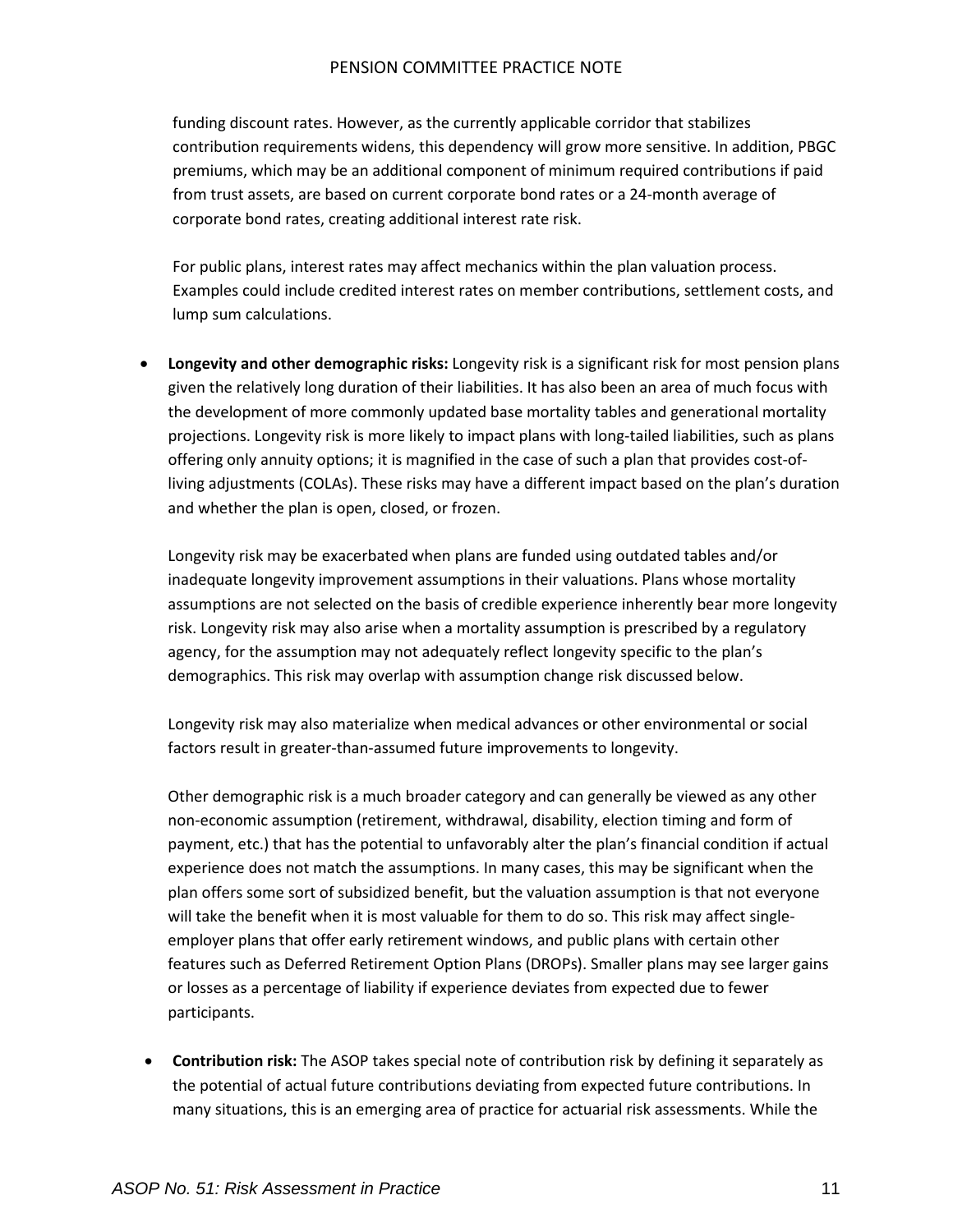actuary is not required to evaluate the plan or plan sponsor's ability or willingness to make contributions when due, an assessment of contribution risk involves other considerations as well.

One type of contribution risk is that future contributions are not made according to established funding policy. This risk is common in public plans. Contribution risk may occur when future contributions deviate from expected contributions, statutory restraints limit contributions, or anticipated payments from the plan or plan sponsors are not received as expected.

In identifying contribution risk for public plans, an actuary might look to any historical deviations or statutory contribution mandates that may lead to concerns about future deviations from an actuarially calculated contribution. In situations where a plan has multiple plan sponsors, actuaries might consider the impact if some sponsors are fully meeting their obligations while others are not (for example, the interaction between a state government and local governments in a cost-sharing multiple-employer plan).

For multiemployer plans, an actuary might look to negotiated collective bargaining agreements that set contributions to the pension plan, past patterns of increases, and other factors that may constrain future contribution levels. In cases where employer withdrawal liability payments provide a material portion of future contribution income, the actuary might review historical patterns of assessing, collecting, and settling withdrawal liability. The actuary might also want to recommend that the plan retain outside financial or labor-market experts to assess the collectability of withdrawal liability payments.

In our experience, it is worthwhile to consider other indications of contribution risk available through external analyses or other known factors. One example could be comparing historic revenue growth for public plan sponsors or creditworthiness for multiemployer plan contributing employers, where available, to evaluate the feasibility of anticipated contribution increases. While the ASOP does not require the actuary to anticipate the explicit ability or willingness of particular plans or plan sponsors to make future contributions when due, nor assess the impact of future changes in applicable law, the actuary might consider disclosing contribution risk even when it is not measured.

Another form of contribution risk could arise from deviations of assumptions that are used to calculate contributions such as covered population or payroll. The actuary might evaluate the implications if the covered population were to decline or future payrolls were to not increase as much as assumed. While many single-employer plans have anticipated declines in population, public and multiemployer plans are more frequently dependent on stable active membership for a contribution base.

For multiemployer plans, most actuaries generally do not have the training or experience to forecast industry activity but can review recent historical experience and related factors (the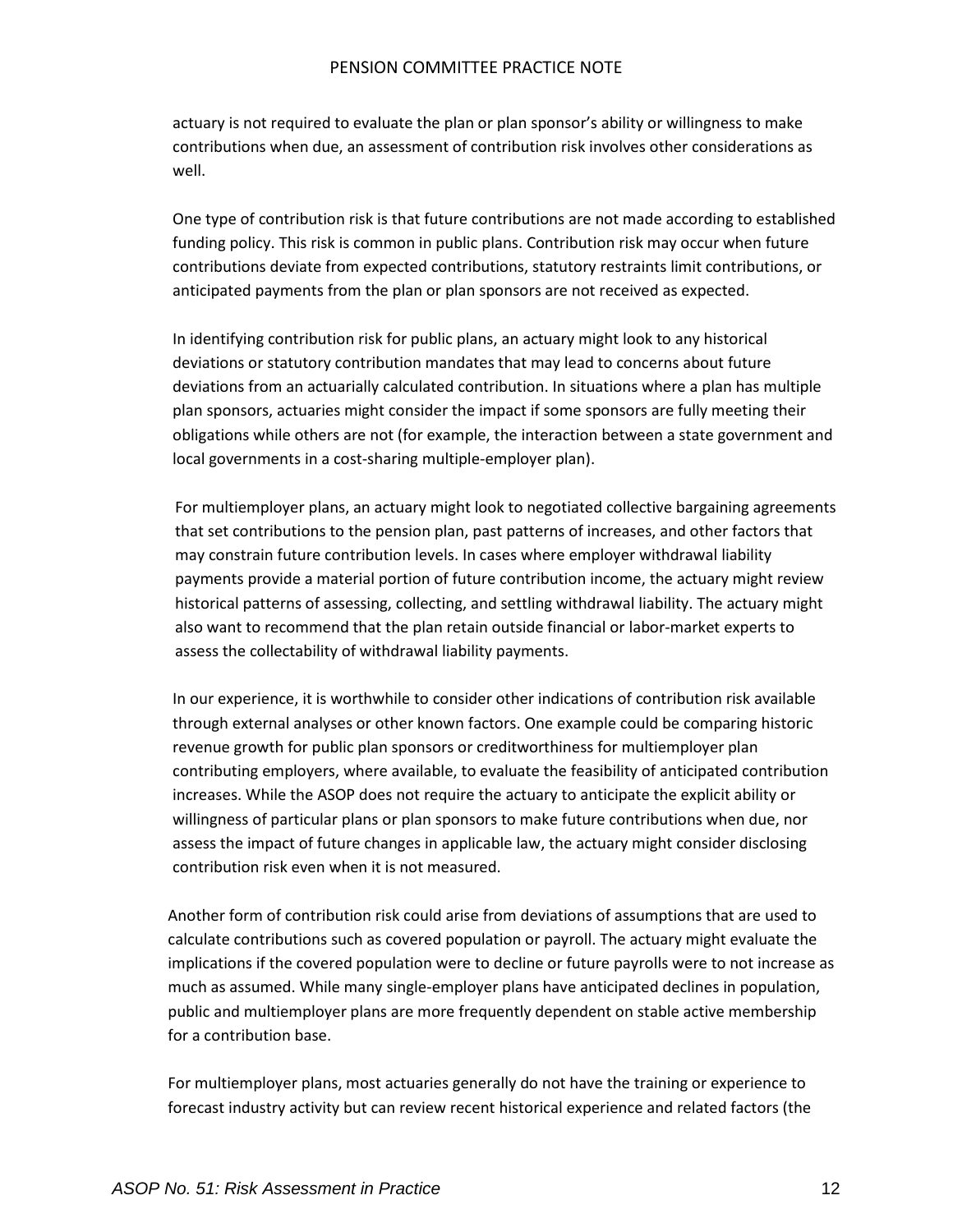state of the local economy, cyclical trends in employment, competition from non-union employers or other trade unions). If this informal review identifies changes in the covered industries that may result in lower levels of covered employment and/or fewer contributing employers, or other factors that could materially affect the projections, the actuary might also suggest that the plan retain outside experts to opine on future industry considerations and the reasonableness of contribution projections, particularly because some plan trustees may not have the training or experience to forecast industry activity beyond the next few years.

Public plans are also exposed to employment volatility, but potentially to a lesser extent, as public plan sponsors are more permanent in nature. With some public plans, the built-in lag between the measurement date when contributions are calculated and the actual dates contributions are paid may result in contributions that are inadequate to meet the expressed funding policy.

Plans subject to minimum legal funding requirements that do not tie contributions to a headcount or covered payroll basis (typically single-employer plans) might not, in the actuary's professional judgment, have significant contribution risk, as such risk is defined in the ASOP.

• **Assumption change risk:** The actuary is often tasked with choosing assumptions for a particular valuation at a particular measurement date, and those assumptions may change for future valuations. The ASOP does not require the actuary to consider changes in law or regulation in assessing plan risks; however, trends, market and plan-specific experience, and intentions of the plan or plan sponsor may all impact how the actuary sets assumptions in the future and anticipates potential changes and their impact in the present.

For example, at the time an assessment is performed, an actuary may believe in his/her professional judgment that a selected long-term expected rate of return is likely to be reasonable over the foreseeable future. The actuary's assessment of investment risk might therefore focus on the likelihood of the plan achieving that assumed rate of return. However, an unexpected change in market conditions could provide for a more pessimistic capital market outlook. This may lead the actuary to lower the expected rate of return assumption in a future year—a change that may significantly affect a plan's future financial condition. Identifying the assumption change risk before it happens and detailing its potential impact may be a prudent application of this ASOP.

The actuary might consider whether the assumptions used for the annual valuation are appropriate for other purposes. For example, do the assumptions and methods used to determine costs for groups that terminate participation in a public plan support adequate funding? In a multiemployer plan, are the assumptions used for determining withdrawal liability assessments for employers that terminate participation in the plan adequate to fund their share of the plan's vested benefits, and what are the plans' ongoing risks after the employer withdraws?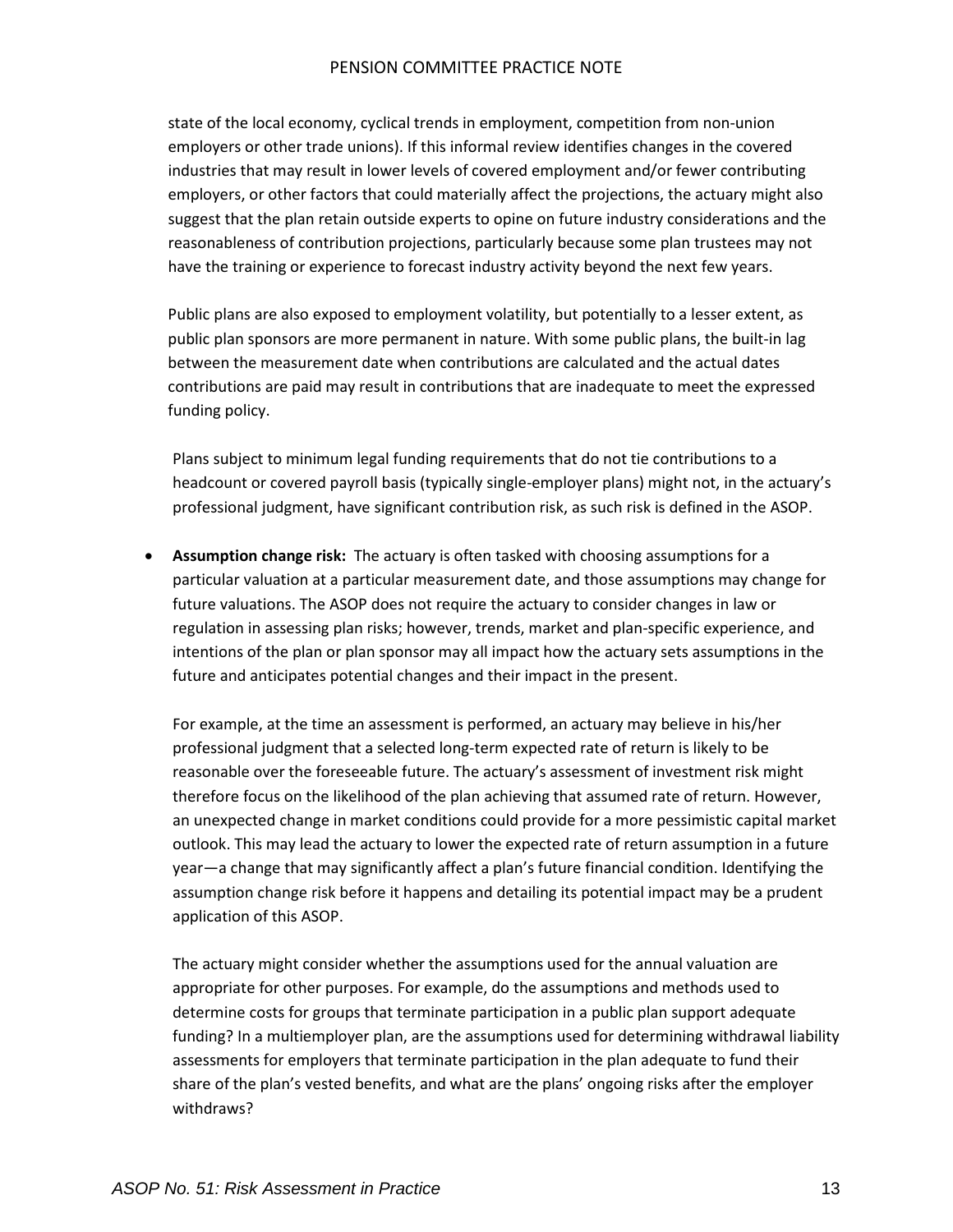Assumption change risk may overlap with many other risks noted above, although the discussions within the other risks are likely to focus on experience that differs from the assumption, as opposed to the likelihood of that assumption changing in the future.

The ASOP leaves it to the actuary to identify risks that may be significant with respect to the plan's future financial condition. Examples of such risks are noted below.

- **Inflationary risk:** the potential that rates of inflation are different than expected.
- **Salary risk:** the potential that pay increases are different than expected.
- **Asymmetry risk:** the potential that embedded options in the plan formula (such as floors and caps on interest crediting rates in a cash balance plan, or a "greater of" actuarial basis in a plan that pays lump sums, or a "gain sharing" design) do not move as expected. To some degree, this risk may overlap with interest rate risk described above.
- **Covered payroll/headcount risk:** the potential that covered payroll or covered employee counts do not grow as expected. This risk may overlap with contribution risk described above.
- **Covered employment/contributory hours:** the potential that employees covered by the plan is different than expected. For example, employment may not rebound to prior levels, or may continue to decline. This risk will nearly always overlap with contribution risk described above.
- **Lump sum payment risk:** the potential that participant behavior with respect to lump sum elections is different than expected. This risk may overlap with interest rate or other demographic risks.
- **Adverse selection risk:** the potential that participant behavior with respect to certain form of payment elections is different than expected. This risk may overlap with lump sum payment risk or other demographic risks. Employees who can "purchase" service or select their benefit level (tier) can also present risk.
- **Risk of insolvency upon termination:** the possibility that a plan might terminate and have insufficient assets to settle liabilities. This risk may be associated with investment risk, interest rate risk, or contribution risk.

The above list provides examples of risks and how they may be identified. There are many other risks that may apply to a pension plan and should be considered in this risk identification process. In all cases, it is the actuary's responsibility to reasonably identify the risks that may significantly affect the plan's future financial condition.

ASOP No. 51 applies to defined benefit plans of all sizes. However certain risk considerations may have greater applicability to smaller plans. Smaller plans may be more likely to terminate with little notice as compared to larger plans. Thus, smaller plans need to assess the ability to pay out all benefits upon plan termination as required by the plan's provisions and applicable law. It therefore may be beneficial for the sponsors of smaller plans to be aware of the plan's funded status on a plan termination basis. In addition, a plan's funded status (different from a plan termination funded determination) could also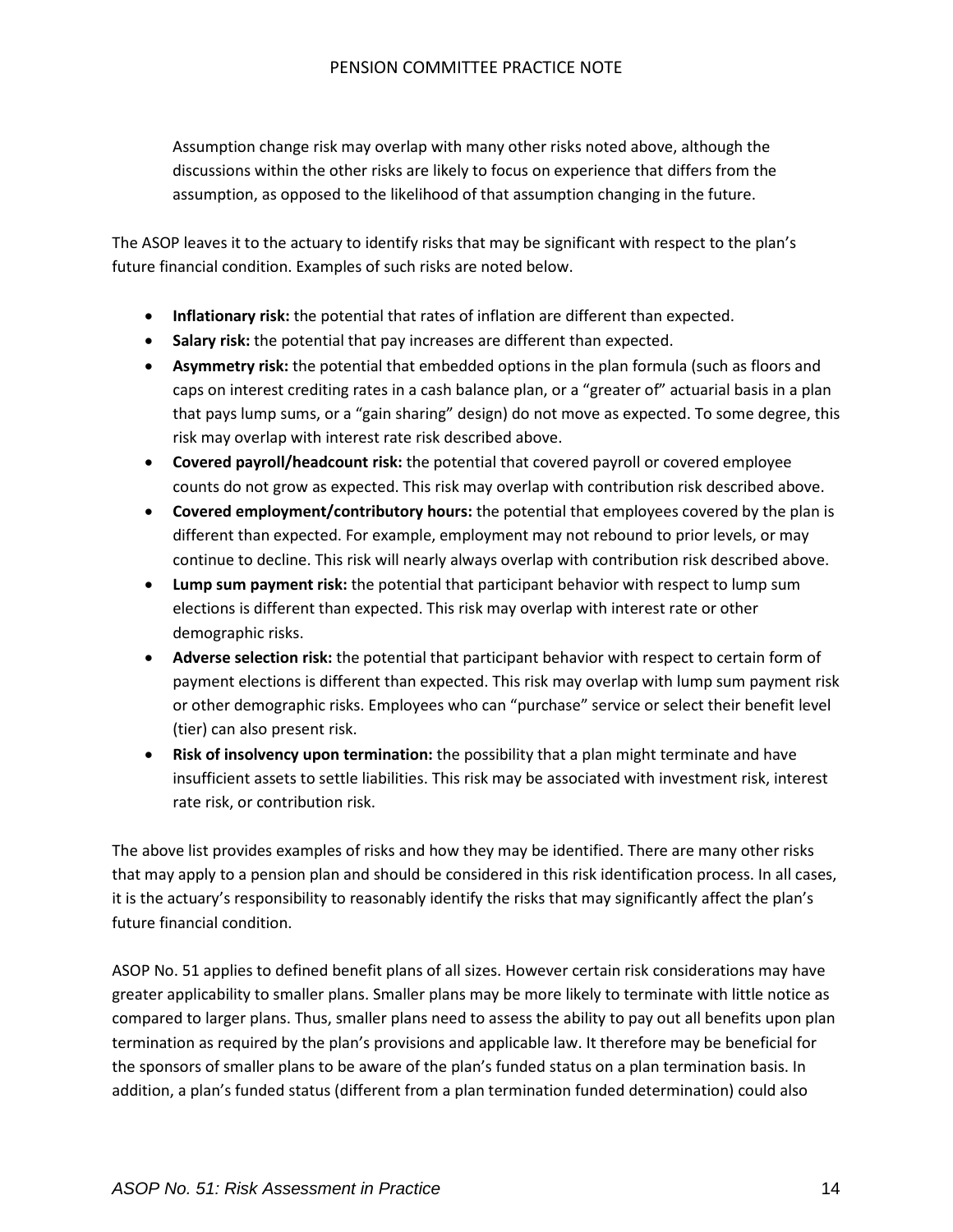affect whether certain plan participants who are considered "Highly Compensated Employees" under the Internal Revenue Code would be entitled to a lump sum distribution or an annuity purchase upon retirement or termination of employment.<sup>[3](#page-15-0)</sup>

#### **VI. General Risk Assessment**

The ASOP states the risk assessment should take into consideration all the risks identified for the plan, whether specifically noted in section 3.2 of ASOP No. 51 or separately identified by the actuary. The risk assessment should consider the effect of the identified risks on both the current and future financial condition of the plan. These effects might be evaluated based on numerical calculations; however, a quantitative analysis is not required by ASOP No. 51. Some actuaries might decide to provide generic quantitative illustrations rather than a plan-specific analysis. For example, some actuaries might find it adequate, when discussing assumption change risk, to note than many pension plans have a liability duration of between 10 and 15 years, meaning that a 100-basis point change in discount rates would change the liability in the opposite direction by 10% to 15%.

When a quantitative assessment is not performed, identified risks are typically discussed in qualitative terms by describing the general effects or range of potential outcomes that may result. As an example, the range of potential outcomes related to asset/liability mismatch risk might be described qualitatively by noting that the plan's funded status could increase or decrease due to liabilities and assets changing by different amounts due to market forces, and a decrease in funded status could lead to increased contributions, reduced benefit security for participants, or the need to make future plan design changes to keep the plan sustainable.

While it may be possible to adequately describe certain risks using generic examples such as the ones noted above; pursuant to 3.3, each risk assessment should take into consideration the circumstances specific to each plan. While not necessarily an exhaustive list, some examples of plan-specific circumstances and questions an actuary may want to consider in evaluating the plan's risks include:

- **Funding policy**—How are past, present, and future benefits financed? How might the plan or plan sponsor decide whether to contribute an amount other than the minimum required or actuarially determined contribution?
- **Investment policy**—How much risk is the plan or plan sponsor taking currently with the plan investments? How does the interest rate sensitivity of the investments compare to the interest rate sensitivity of the liabilities?
- **Funded status**—How is funded status measured? What are the consequences of changes in funded status for contribution levels, benefit amounts (via COLAs or gainsharing arrangements) and the availability of certain benefits (such as lump sum distributions)?
- **Plan demographics**—Are plan benefits continuing to accrue or frozen? Does the plan allow new entrants? What are the relative proportions of the retired, terminated, and active participant groups?

<span id="page-15-0"></span><sup>3</sup> [Treas. Reg. 1.401\(a\)\(4\)-5\(b\)\(3\)\(ii\)](https://www.gpo.gov/fdsys/pkg/CFR-2011-title26-vol5/pdf/CFR-2011-title26-vol5-sec1-401a4-5.pdf)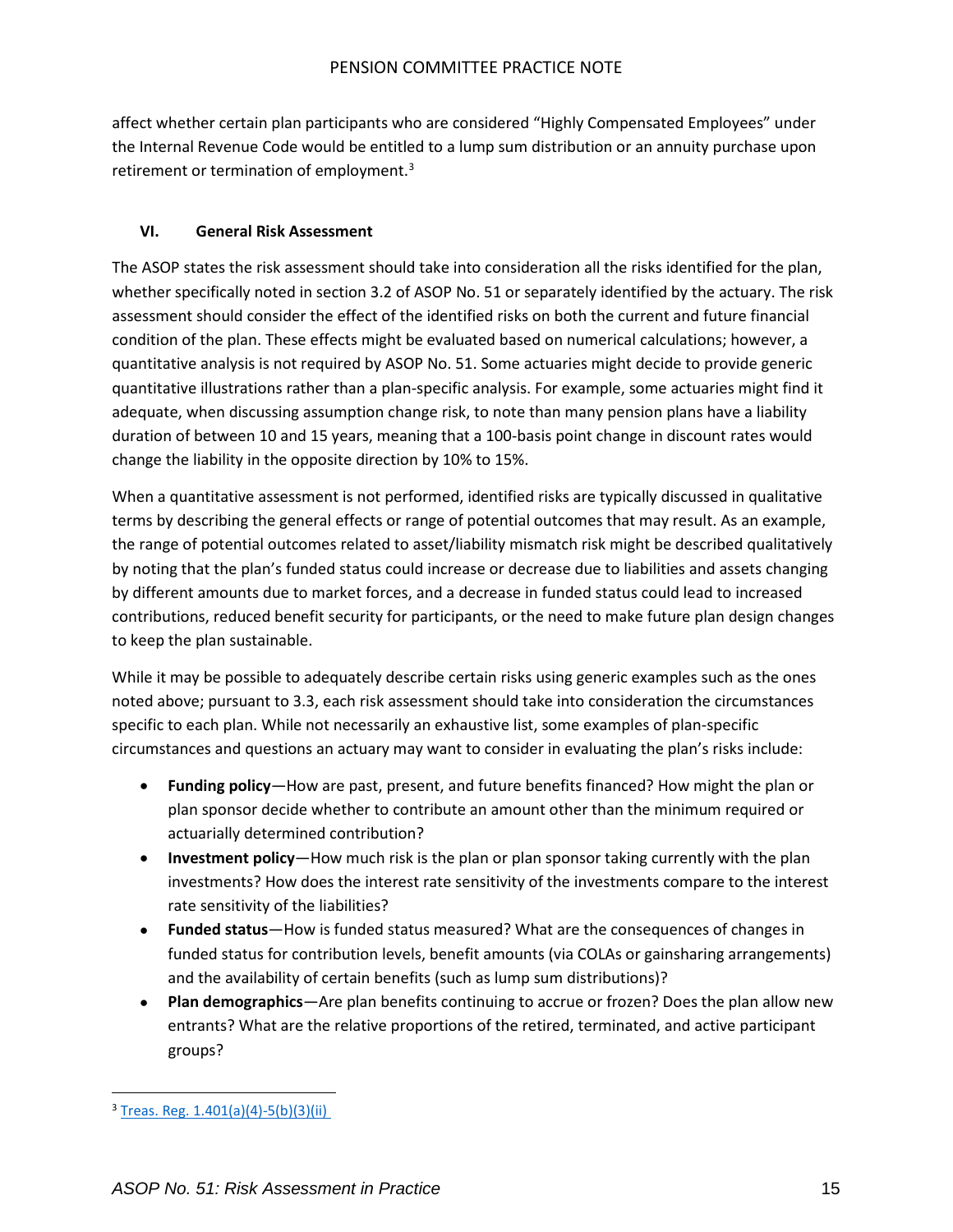- **Plan features**—Does the plan pay out large amount lump sums? Is the benefit tied to careeraverage or final-average pay? Does the plan allow for service purchases? Are there COLAs applied to benefits? Are there any embedded options or difficult-to-value features?
- **Sources of funding**—Where do contributions come from?
	- A. Are contribution rates in the public sector set by statute? Are there limits on how much rates can change from year to year? Do changes require a constitutional or other statutory amendment?
	- B. Does a church plan lack both regulatory funding requirements and a consistent selfimposed funding practice?
	- C. Are there employee contributions, and if so are there limitations and/or variability in those contributions?
	- D. Are there non-traditional funding sources available (for example, pension obligation bonds, funding tied to special tax revenues, funding supplied by related enterprises like variable state lottery revenues, contributions from residuals in the entertainment industry, and container ship rates in longshoremen plans)?

Frequently, the effect an identified risk has on a plan varies based on several different factors and circumstances. These factors may change over time, so that the same assessment an actuary makes in one year may not be appropriate in future years. For example, a plan's investment allocation may stay the same for several years, but over time the funded percentage has declined from 120% to 100%. In performing a risk assessment, the actuary might want to consider whether the recent decline in funded percentage results in similar or different investment risks to the plan, or if the degree to which the investment risk affects the plan has changed.

In performing a risk assessment, actuaries might want to consider the combined effect of identified risks. Often risks interact with each other to either amplify or mitigate their combined effect. A common example of the leveraging effect is interest rate and mortality risk—as life expectancies change, plan liabilities also change (in the same direction) and may change the duration of plan liabilities, which in turn affects the interest rate sensitivity of the liabilities.

The ASOP leaves it up to actuary's professional judgment to consider whether assessment of each risk can be adequately covered by a qualitative risk assessment, or whether some quantitative assessment is needed. In some cases, the scope of the assignment from the client may define whether a quantitative risk assessment is included in what the actuary is engaged to do. The scope of an engagement does not eliminate the obligation to include a risk assessment when required under ASOP No. 51, but it may help the actuary determine how to approach the risk assessment. As discussed later under Section VII, Considerations for Additional Risk Assessment Recommendation, and Section XI, Communications, of this practice note*,* a qualitative risk assessment might be accompanied by a recommendation for the plan or plan sponsor to engage the actuary for a quantitative assessment.

#### **VII. Considerations for Additional Risk Assessment Recommendation**

Section 3.6 of the ASOP provides that actuaries should recommend a more detailed assessment of the identified risks if, in their professional judgment, such a more detailed assessment would be significantly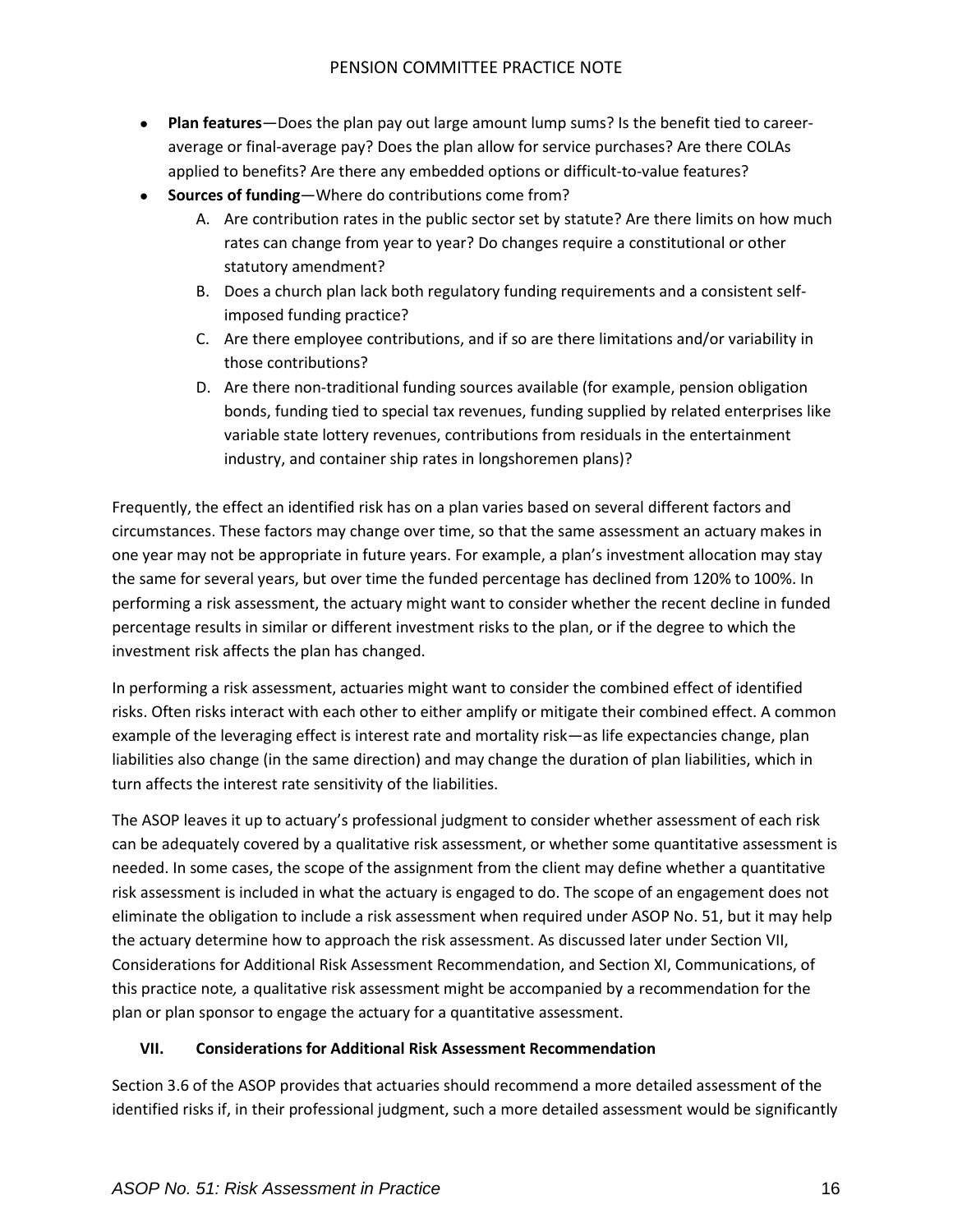beneficial to the intended user. While the ASOP uses the plural term "risks," in our view, it seems reasonable for the actuary to suggest a more detailed assessment of only one particular risk, or of specific risks for which such assessment is deemed significantly beneficial. The actuary might also suggest a more detailed assessment of the totality of the risks considered in the initial assessment. The additional risk assessment can also take a variety of forms, from a simple analysis to a complex quantitative assessment. Various approaches are discussed in Section VIII, Quantitative Risk Assessment Approaches, of this practice note.

It is up to actuaries to recommend a more detailed risk assessment for each situation that they believe to be significantly beneficial to the intended user. The ASOP provides a partial list of factors that the actuary should consider in making this assessment. Among these factors are the findings of the risk assessment, the absolute and relative (to the sponsor) size of the plan, the funded status, the plan's asset allocation, and any known indications of difficulty that the plan or plan sponsor has had or is expected to have in making required contributions. Additional factors to consider are the length of time since the last detailed assessment and any known significant changes in circumstances that have occurred since that time. For public plans, changes might include updates to statutory contribution rates. For multiemployer plans, factors to consider might include changes in zone status, net cash flow and potential insolvency, the extent of employer withdrawals, and dependency on withdrawal liability payments for necessary funding.

There is no algorithm for considering all of these issues and determining when a detailed assessment will be significantly beneficial. The actuary will have good information on some of these factors primarily the ones specific to the plan. On other factors—such as how great a risk the plan presents to the sponsor and how plan risks might relate to sponsor business risks—the actuary may have more limited information.

The plan or plan sponsor may be in the best position to judge what information will be significantly beneficial to them. Either may need to rely on the actuary for assistance in determining what additional information might be beneficial. For example, multiemployer plan sponsors may not reasonably be able to determine long-term factors, particularly in industries that are rapidly changing, and may need to consult other experts. A recommendation by the actuary that additional analysis of the risk may be beneficial places no requirement on the prospective user beyond deciding whether an additional analysis would in fact be significantly beneficial. The actuary can only express an opinion and provide reasoning as to why the additional analysis could be significantly beneficial; it is the prospective user who must decide whether such an analysis will be performed.

Of course, there will be situations where an actuary can easily determine that an additional analysis would not be significantly beneficial to the user. Examples might include a substantially overfunded plan, a plan that is clearly immaterial to the sponsor, a plan whose obligations are fully immunized, a plan for which a detailed risk analysis was performed a year ago and has had no major changes in its circumstances, as well as many others. However, in many situations, after considering all the factors discussed above, it would seem possible that additional analysis of certain risks could be significantly beneficial and thus, pursuant to the ASOP, should be recommended.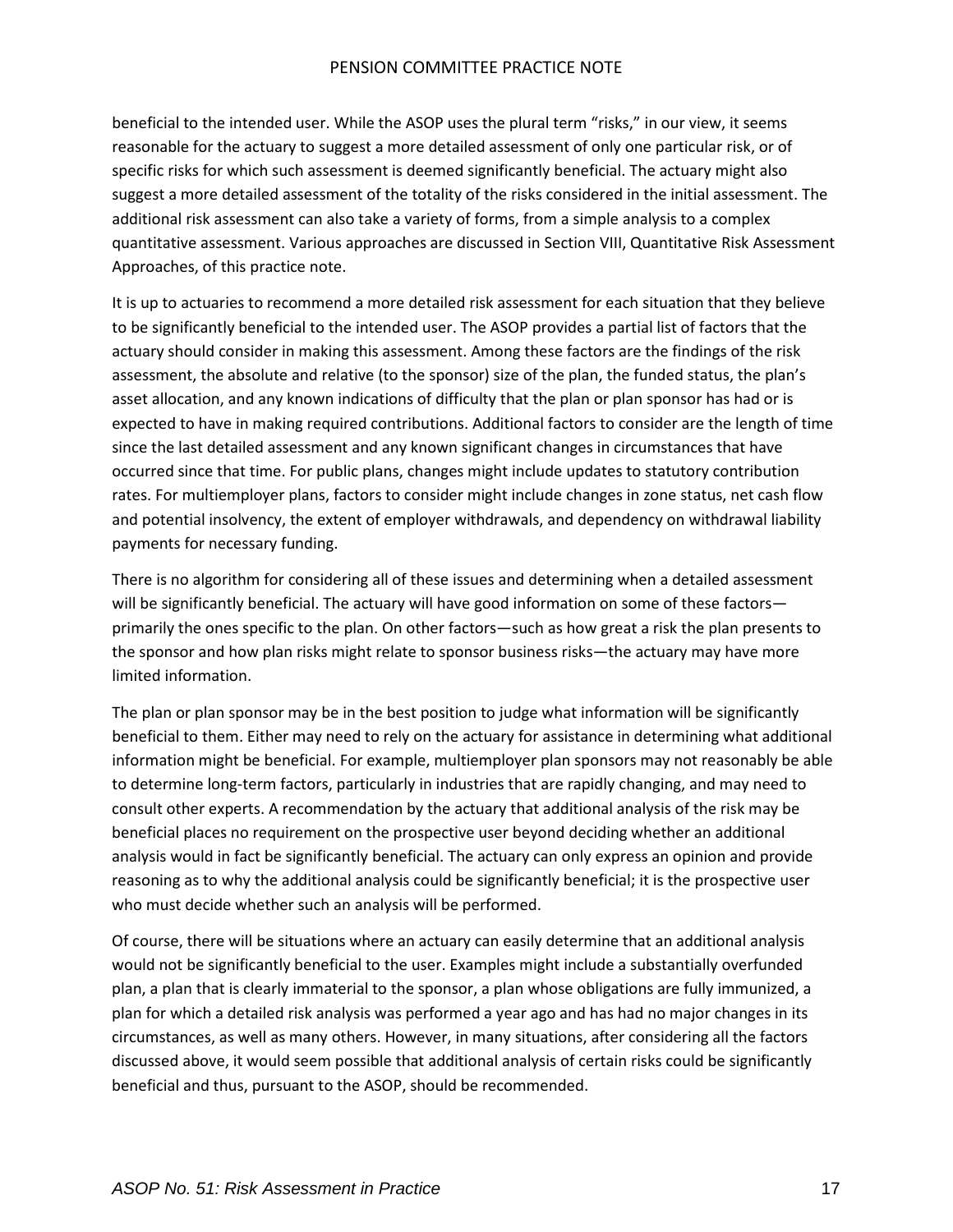#### **VIII. Quantitative Risk Assessment Approaches**

Actuaries may employ a variety of methods in performing a quantitative risk assessment. The methods that best support the assessment of risk for a plan or client may be situational. ASOP No. 51 lists four common approaches to performing a quantitative risk assessment that are discussed below: scenario tests, sensitivity tests, stress tests, and stochastic modeling.

One aspect of the terminology used in ASOP No. 51 is worth noting. "Sensitivity test" can refer to an analysis of how sensitive valuation results are either to changes in valuation assumptions or to actual experience that differs from those assumptions. In ASOP No. 51, sensitivity test is defined only as the former, sensitivity to assumption changes, while scenario tests and stress tests consider variations in actual experience relative to the underlying actuarial assumptions. The following discussion follows the ASOP No. 51 terminology.

#### *Scenario Tests*

Scenario tests examine the impact on a plan's financial condition of having a one-time single event occur, or of multiple simultaneously occurring events. In preparing a scenario test, it is helpful to first create a baseline scenario in which all actuarial assumptions (discount rate, investment return, demographic experience, etc.) are exactly met over a future time period, which can be relatively short (five to 10 years) or longer (20 to 25 years). After establishing the baseline, projected actual experience relative to one or more of the baseline assumptions is changed to illustrate the impact of the identified element or elements of actuarial experience. Some examples of scenario tests might include:

- Plan assets earning more or less than the plan's assumed rate of investment return in a single year, with the effect of that short-term experience projected over the forecast period.
- Individual salaries growing faster or slower than the assumed rates of salary increase.
- Levels of employment (active member headcount or contribution units) increasing or decreasing rather than remaining constant as in the baseline scenario.

In the example below of the first scenario test listed above, in the single year after the valuation date, plan assets are assumed to earn either 0%, the assumed rate (7.0% in this example), or twice the assumed return. This shows the effect of a reasonable range of short-term experience. Also, because the variation is restricted to one year of investment experience, this scenario test might be used to anticipate the next year's valuation results by interpolating based on actual returns as they emerge during the year.

The valuation result shown here is the employer contribution rate for a plan funded on an actuarially determined basis. Other typical results could include unfunded actuarial accrued liability, funded ratio and projected cashflows (to assess plan solvency).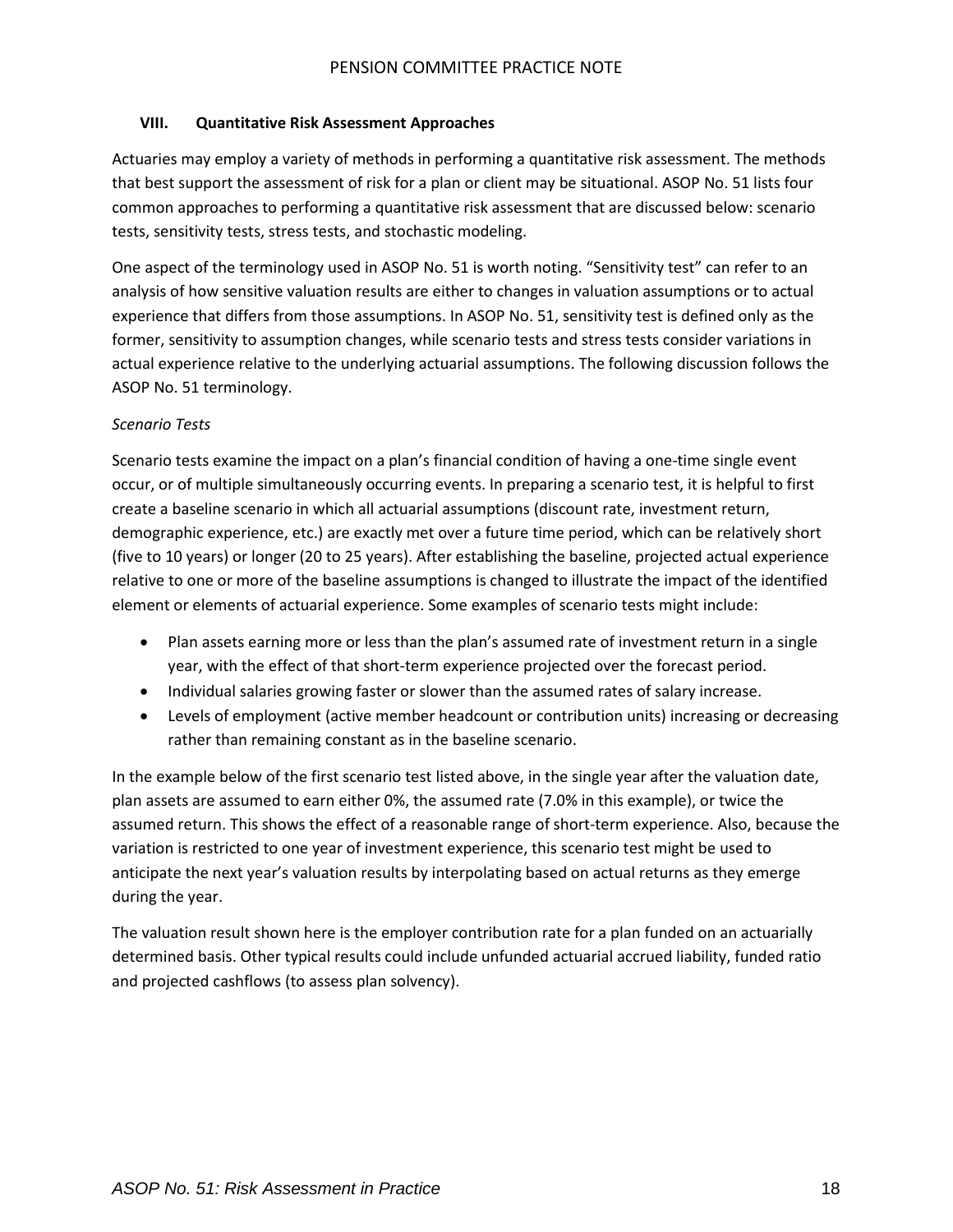

Projected Employer Contribution Rates (% of Payroll) Under Three Hypothetical Market Return Scenarios for 2018

#### *Stress Tests*

A stress test looks at the impact of severely adverse changes in one factor, or relatively few factors, potentially interrelated. A stress test can be thought of as a more extreme version of a scenario test, and one where the variation from experience is unfavorable, generating actuarial losses not gains. Some examples of stress test scenarios that could be evaluated include:

- The effect of one or more years of significant investment losses, perhaps followed by a recovery;
- The effect of using actual investment returns from some period of prior years (back-testing);
- The effect of a significant and lasting reduction in the covered active participant population through a reduction in workforce or an early retirement window; and
- The combined effect of a reduction in the covered active population and significant investment losses that both resulted from a significant economic event.

Another test could be an assessment of the likelihood that a financially stressed plan might become illiquid and incur penalties in situations where there is a penalty for premature cash-out of some assets (e.g., private equities). Showing how the results of the stress test differ from a baseline scenario illustrates how significant the impact of adverse actual experience could be on key plan metrics and on the plan's overall financial condition.

A particular type of stress test (that is a form of scenario testing) takes an actual period of historical experience and illustrates the financial ramifications of that event happening again in the future. The most common example would be to assume some period of actual investment returns is repeated in the future. Severe recent examples of this type of stress tests could be based on either the early-2000s "dot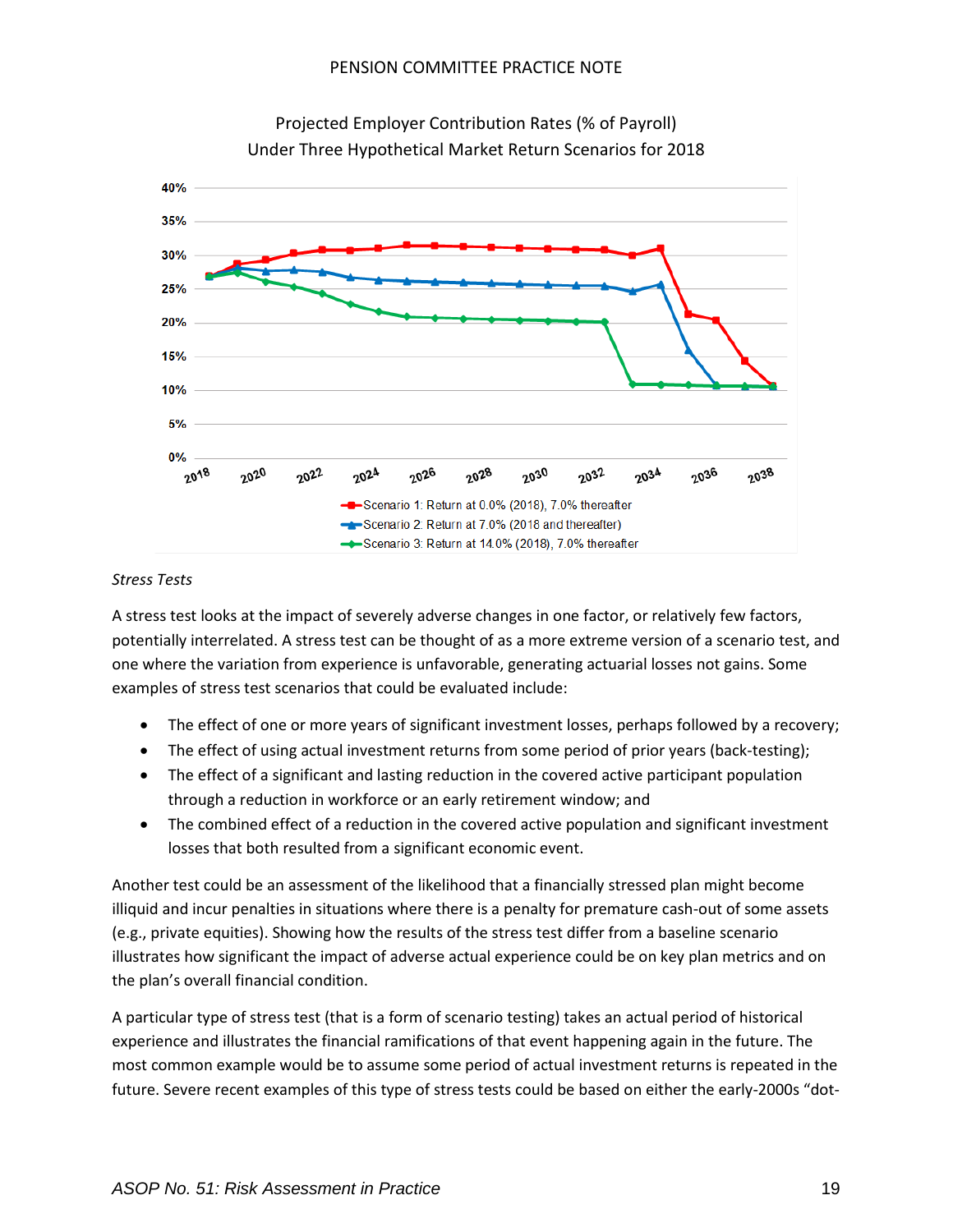com bubble" burst or the late-2000s subprime mortgage crisis. These two examples would have been considered highly unlikely yet occurred in the same decade, indicating that examination of such extreme downside events could provide value in informing financial preparation and future decision-making. Another potential stress test might be based on the anticipated total financial impact of the COVID-19 pandemic, which would include experience beyond just investment returns.

Recent literature has proposed two relatively severe stress tests for public pension plans, but these might also be considered for use with other types of plans. The 2014 Report of the Blue Ribbon Panel commissioned by the Society of Actuaries recommended performing 30-year financial projections using the following assumptions: 1) returns of 3 percentage points more and less than the baseline assumption, and 2) plan sponsors contribute 80% of the actuarially determined contribution. More recently, researchers at the Pew Charitable Trust have recommended 30-year projections under a fixed 5% return scenario and an asset shock scenario, based on a 20% loss in asset value in year one, followed by three years of recovery.

As noted above, a stress test is distinguished from a scenario test in that it focuses specifically on adverse experience while a scenario test would often examine the effects of both adverse and favorable actuarial experience.

#### *Sensitivity Tests*

A sensitivity test assesses the impact of a change in an actuarial assumption on future assets, liabilities, and plan costs. A sensitivity test could be a single, point-in-time estimate or a multiyear projection, similar to scenario testing. For example, a sensitivity test might be used to assess the effect of a change in the discount rate on the current year liabilities, funded status, and contributions. This test might also be used to show how funded status and total contributions (or the discounted value of those contributions) change over a period of time, say 10 years, in response to a change in an assumption. As with a scenario test, a sensitivity test also requires a baseline determination of plan costs under current assumptions. Another helpful sensitivity test could be a change in the underlying inflation assumption, which affects multiple other economic assumptions (e.g., discount rate, expected investment return, compensation increases, cost-of-living adjustments, etc.)

#### *Stochastic Modeling*

With stochastic modeling, a large number of potential outcomes (usually several thousand) are generated by treating one or more of the inputs as random variables that change over time. As the random variables change, other dependent variables change and produce an array of outputs. For example, treating inflation as a random variable changes the level of investment returns, compensation increases, and cost-of-living adjustments, as well as the assets, liabilities, and contributions that depend on these values.

The distribution of stochastically generated results allows an actuary to illustrate the range of possible outcomes over a period of time as well as calculate the likelihood of achieving a particular outcome. Stochastic forecasting can answer questions such as: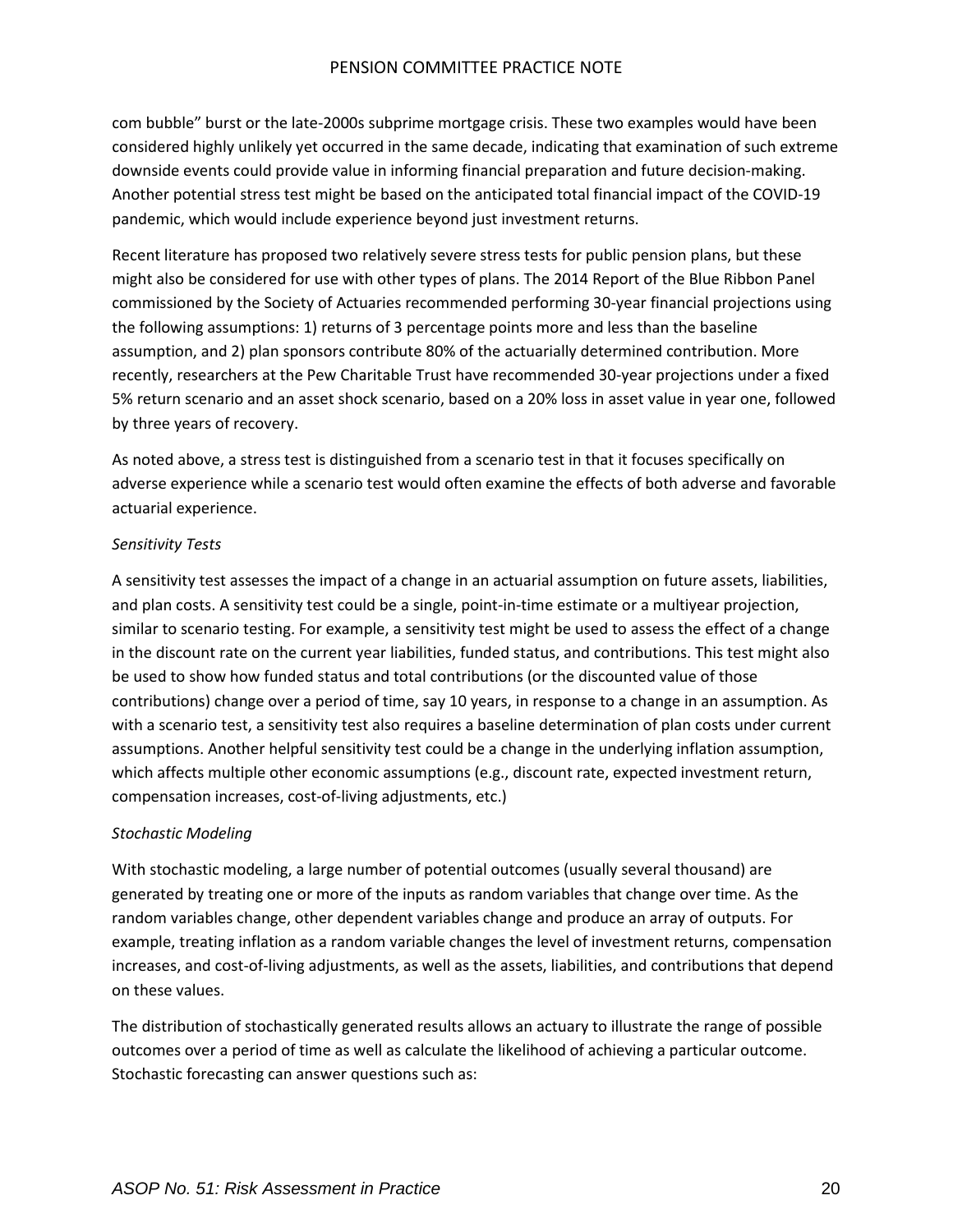- What is the median expected contribution rate over the next 20 years? How high could the contribution rate be expected to get during that time period? What is the likelihood of future contributions exceeding a certain threshold?
- How likely is it that the plan stays above, or eventually achieves, a certain funded percentage under the current funding policy? How might changing to a different funding policy affect the chances of staying above or achieving that same threshold?
- What is the likelihood that a multiemployer plan will enter or exit the "Green Zone"?
- What are the chances that a plan's current funding policy results in insolvency within a certain number of years?
- How does a contribution or benefit change impact the plan's projected financial condition?
- What is the likelihood that a plan will be sufficiently funded to allow it to terminate in a standard termination within a particular period of time?

Another application of stochastic forecasting is looking at the distribution of potential experience relative to an individual assumption. For example, consider the following table of results from modeling the future investment return for a given asset allocation:

|          |          | <b>Time Horizon</b> 5 <sup>th</sup> Percentile 25 <sup>th</sup> Percentile 50 <sup>th</sup> Percentile 75 <sup>th</sup> Percentile 95 <sup>th</sup> Percentile |       |                  |        |
|----------|----------|----------------------------------------------------------------------------------------------------------------------------------------------------------------|-------|------------------|--------|
| 10 vears | $1.10\%$ | 4.03%                                                                                                                                                          | 6.06% | 8.10%            | 11.03% |
| 20 vears | 3.40%    | 5.47%                                                                                                                                                          | 6.91% | $^{\circ}$ 8.35% | 10.42% |

It might be informative to a plan or plan sponsor to understand that they have almost a 50% chance of achieving a 7% rate of return over the next 20 years, but for the next 10 years there is a lower probability.

#### *Other Methods and Considerations*

ASOP No. 51 identifies the four specific risk assessment methods discussed above; however, other techniques and analyses can also be informative to the plan or plan sponsors and the readers of valuation reports in understanding the risks. Actuaries may find that other types of analysis are useful and consider including them in their discussions of risk. One such example, also mentioned in ASOP No. 51 is a comparison of the present value of accrued benefits using a discount rate based on a long-term rate of return to a present value that is based on a minimal-risk investment return. This analysis would help quantify the cost of the risk that is associated with investment in return-seeking investments.

For many plans, projected cash flows may be as important as the liability measurement. The actuary might consider the impact of projected negative cash flows (i.e., contributions and investment income that are projected to fall below benefits, expenses, and (for multiemployer plans) withdrawal liability payments), as negative cash flows may magnify the investment risk associated with certain sequences of asset returns.

To assess longevity risk for plans where the liabilities are measured using blue-collar mortality tables, the actuary might consider performing illustrative projections using a white-collar table. This exercise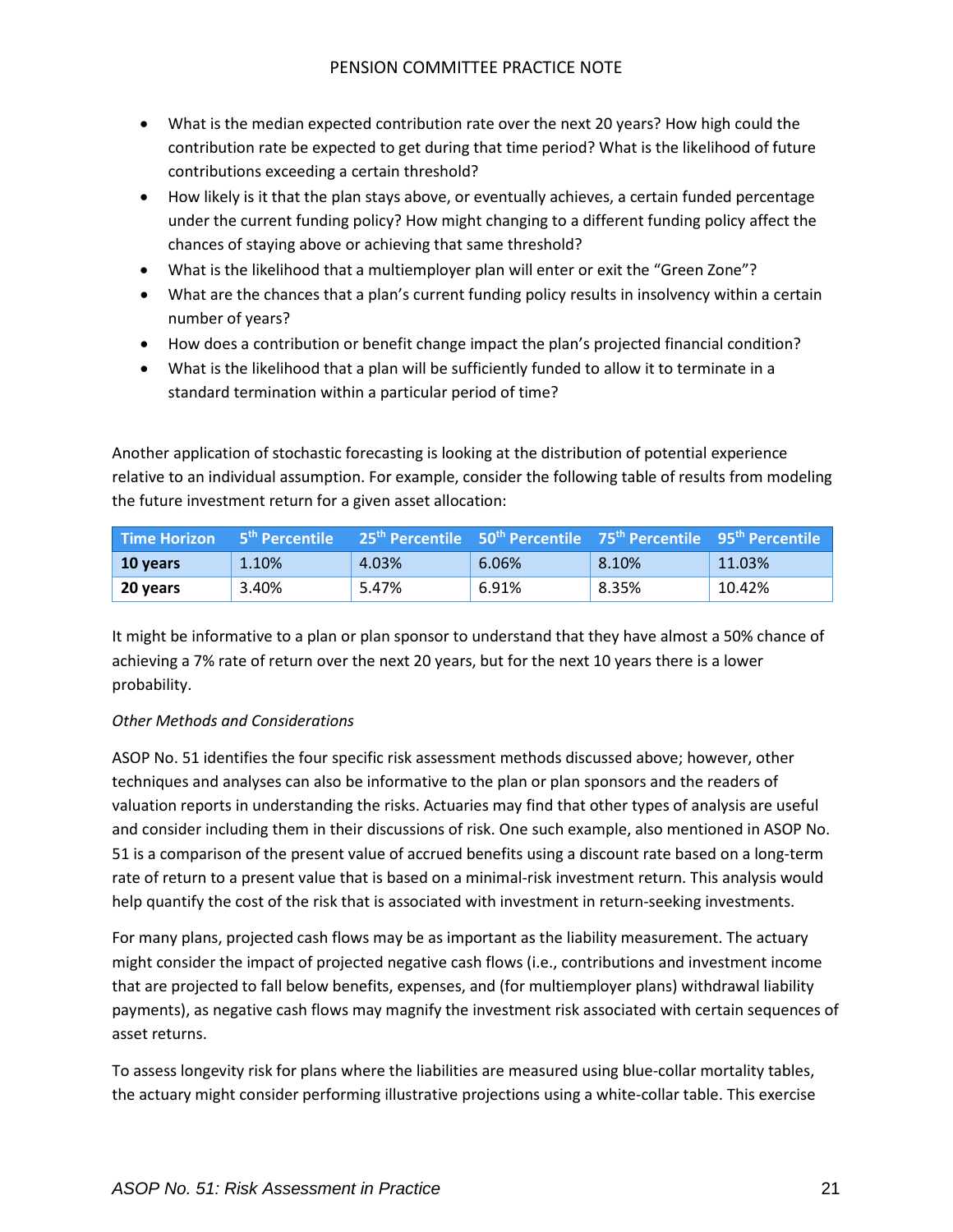might be appropriate for such plans whose participants are highly compensated or have generous benefits.

Whenever an actuary performs an open group projection, there is an explicit new entrant profile assumption. Variations in the new entrant assumption may yield material differences in the projection results. The actuary might evaluate differences between the assumed new entrant profile and potentially different new entrant profiles. For example, the experience of new entrants over each of the past several years may be different from the cumulative experience over those years. In addition, the use of a single age for new entrants rather than a distribution of new entrants across several age categories may result in a misstatement of future benefit payments or new entrants in cash flow projections.

#### *Considerations in Selecting an Approach to Risk Assessment*

When considering what methods of illustrating pension plan risk may be appropriate to a particular plan or plan sponsor, there are a variety of factors that an actuary might want to consider.

- **Nature, scale, and complexity of the plan**—Not all plans and plan sponsors are created equal; each has its own unique factors that may influence what type of risk assessment will best illustrate the risks that are most significant for the plan. For some plans, a basic scenario test that shows what happens if the long-term investment return varies up and down by a fixed margin (such as 50 or 100 basis points) might be enough to illustrate investment risk in a funding valuation report, but when it comes to evaluating potential changes in plan design, investment allocation, or funding policy, a stochastic analysis and stress testing may provide a more complete picture of risk.
- **Practical considerations in use**—In determining the risk assessment tools that are best suited to a particular situation, the actuary might consider the relative usefulness, reliability, timeliness, and cost efficiency of the range of options considered. For example, an actuary might consider that stochastic modeling would best illustrate risk in a given situation, but the relative cost (both in expense and the amount of time it would take to prepare such an analysis) of a simpler scenario test might provide adequate information. In this case, the scenario test illustration might be accompanied by a suggestion that when feasible a stochastic analysis could be provided.
- **Professional judgment**—Ultimately, an actuary will use professional judgment to recommend the methods that would most appropriately balance these different factors, whether a quantitative risk assessment is needed (or whether a qualitative assessment will suffice), and whether the actuary should recommend additional analysis beyond the scope of the current assignment. The actuary's general experience, combined with specific knowledge of the plan, plan sponsor, and other relevant factors that may vary from plan to plan will all guide the actuary in making this evaluation.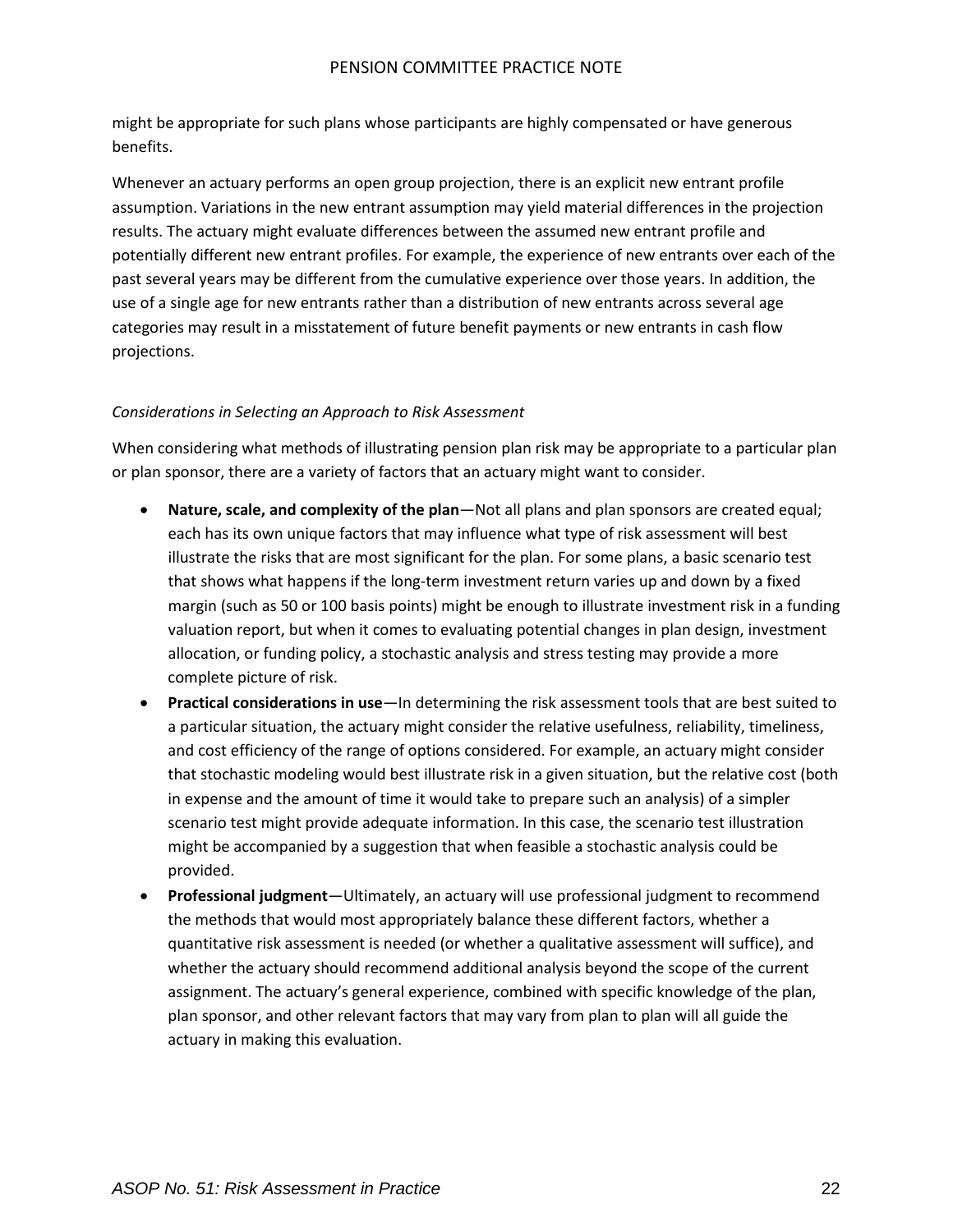#### *Assumptions Used in Assessment of Risk*

The nature of the risk assessments discussed in this section typically require the selection of assumptions that are specific to the risk assessment. Pursuant to section 3.5, for any of the methods discussed here, at least one of the significant actuarial assumptions used for the risk assessment should differ from those used in the funding or pricing valuation to determine expected future measurements. This is another area in which the actuary must rely on professional judgment to determine what assumption variations will most effectively illustrate the plan's risks. Per the ASOP, the actuary may consider the views of others, such as investment advisers, economists, and authors of published surveys. The plan or plan sponsor may also have suggestions about the risks that most concern it and what it would like to see illustrated; this may either directly inform the actuary's assumption selection or may be a consideration in selecting appropriate variations. Even when influenced heavily by outside experts, the selection of assumptions appropriate to a risk assessment must meet the requirements of ASOPs Nos. 27 and 35, including that they be reasonable for the intended purpose and reflect the actuary's own professional judgment.<sup>[4](#page-23-0)</sup>

#### **IX. Plan Maturity Measures**

In discussing plan maturity measures, section 3.7 of ASOP No. 51 indicates that, in addition to providing the basic risk assessments, the actuary should calculate and disclose plan maturity measures that are relevant to understanding risks associated with plan, based on the actuary's professional judgment. Examples of maturity measures include:

- 1. Number of inactive members (or retired members) divided by number of active members
- 2. Inactive or retired actuarial accrued liability divided by total actuarial accrued liability
- 3. Benefit payments divided by contributions
- 4. Net cash flow (contributions minus benefit payments and administrative expenses) divided by market value of assets
- 5. Market value of assets divided by current active member payroll
- 6. Actuarial accrued liability divided by current active member payroll
- 7. Duration of the actuarial accrued liability

The first example is a "support ratio" or "dependency ratio" showing the proportion of inactive members (or members in pay status) to active members. While this may be an informative statistic for unfunded plans such as Social Security or a pay-as-you-go retiree medical plan), it has less significance for a plan under which benefits are intended to be prefunded during each members' active service. Example 2 is a similar measurement in that it shows the percentage of total liabilities for members who are no longer working. This might be a more appropriate maturity measure for a prefunded plan, because it focuses on the proportion of total plan liabilities that are associated with members in pay status. Both of these ratios can be useful because:

<span id="page-23-0"></span><sup>4</sup> See sections 3.5.6 of ASOP No. 27 and 3.10.6 of ASOP No. 35.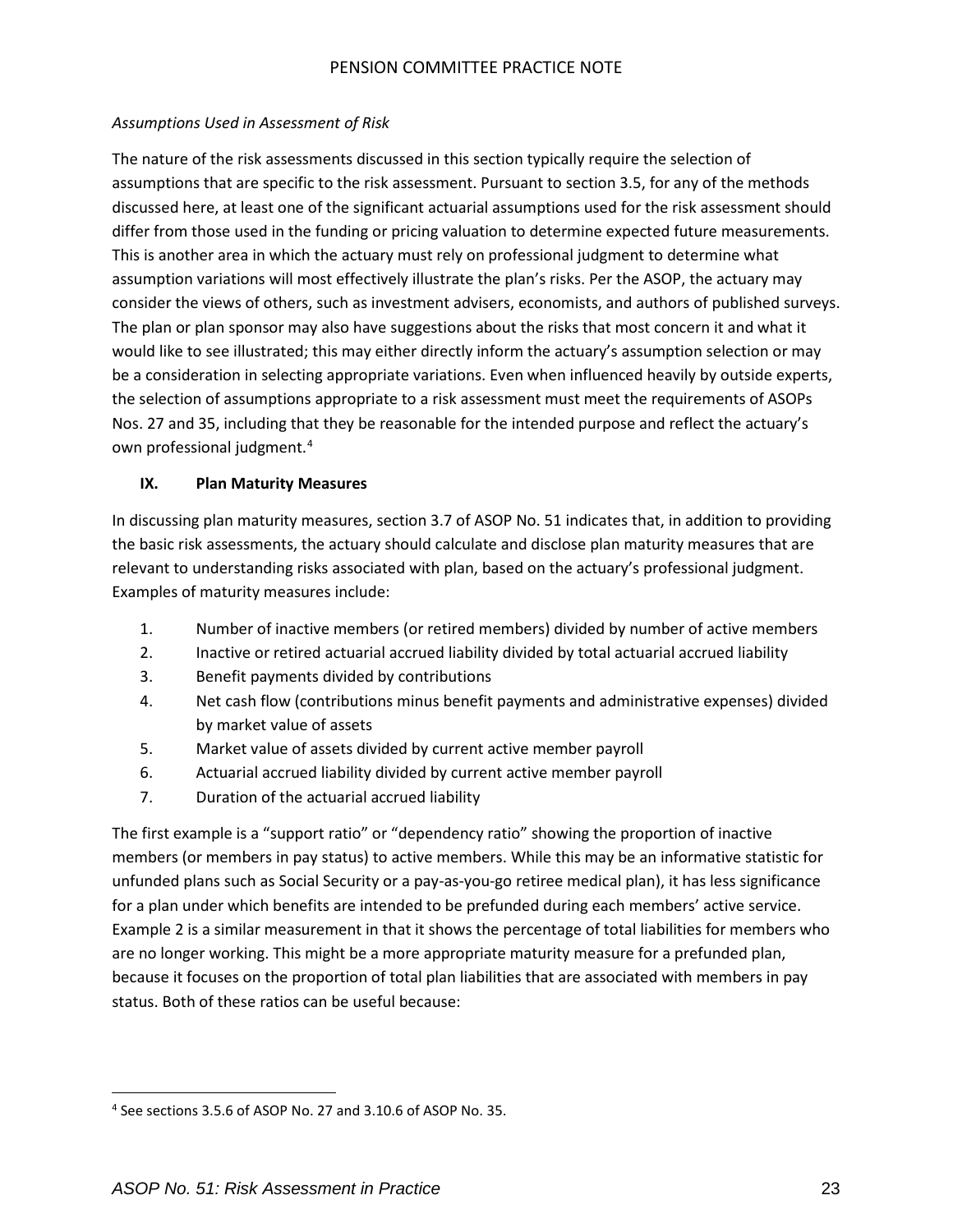- The ability to change benefit provisions for retirees to reduce liabilities is relatively limited. Therefore, the greater the ratio of retirees to actives, or retired liabilities to total liabilities, the more difficult it becomes to address funding issues by reducing benefits.
- If these ratios are increasing over time, this is a good indication that benefit payment obligations will rely more and more on plan investments. That possibility is even more specifically indicated by the next two maturity measures.

Examples 3 *(Benefit payments divided by contributions)* and 4 *(Net cash flow [contributions minus benefit payments] divided by market value of assets)* may be thought of roughly as the investment analogs of examples 1 and 2. These can be particularly useful in reviewing the plan's investment policy as they indicate to what extent current plan assets are needed to provide current benefits. Because benefits must be paid immediately when due, this can affect the liquidity management of plan assets through the timing of asset sales and resulting investment returns. Furthermore, negative cash flow coupled with investment return volatility may yield surprising results even if a plan's investment return assumption is achieved over the long term, as the timing of favorable and unfavorable returns can have a dramatic impact on the plan's financial status. Plans with higher negative cash flow as a percent of assets will generally find it harder to recover from market downturns.

Examples 5 *(Market value of assets divided by current active member payroll)* and 6 *(Actuarial accrued liability divided by current active member payroll)* are useful measures of both plan maturity and cost volatility and are discussed separately later in this section.

Finally, example 7 *(Duration of the actuarial accrued liability*) provides a measure of how sensitive plan liabilities are to a change in the valuation discount rate. Again, this can be useful in reviewing the plan's investment policy, particularly for plans where the discount rate is based on current market interest rates.

Pursuant to section 3.7, when selecting which maturity measures to include in the risk assessment report, the actuary should consider the significance of each maturity measure when assessing risk. As described above, some measures may provide similar information, and some measures are more useful for pay-as-you-go plans while others are more useful for funded plans. The actuary might consider these differences when selecting maturity measures for calculation and disclosure.

The actuary might also consider that for some maturity measures, the progression of the measure is as significant as the current level of the measure. For such measures, a table of historical values will be more useful than only showing one or two years of recent values. Discussion on the expected trend going forward may provide further insight into financial risks. Section X, Historical Information, of this practice note discusses this in more detail.

As is generally true for risk assessments, the ASOP says the actuary should provide commentary to help the intended user understand the significance of the disclosed plan maturity measures when assessing risk. Although not specifically required by the ASOP, the actuary might consider discussing any trend or progression of values in the historical measurements.

This section concludes with a more detailed discussion of one type of maturity measure: volatility ratios.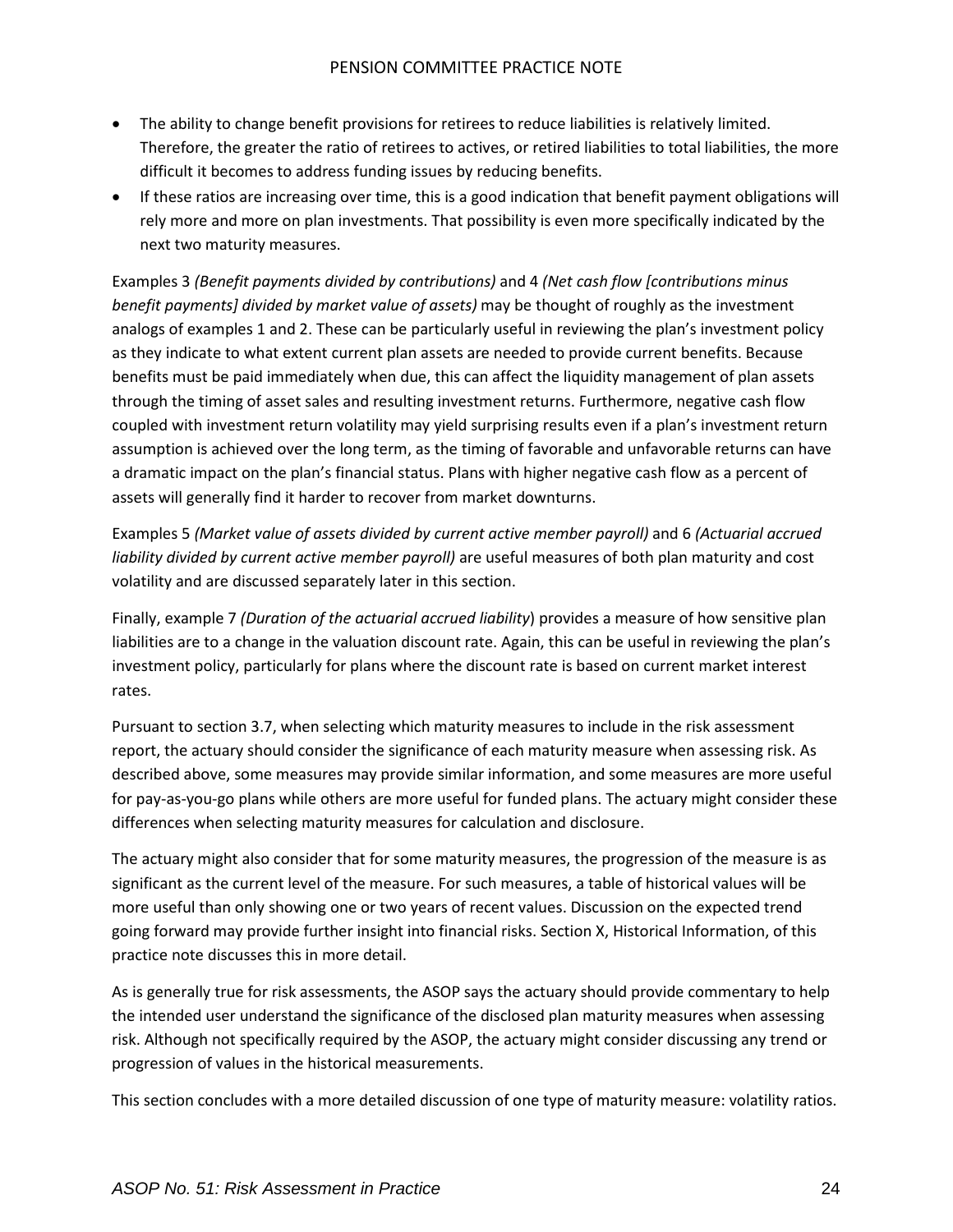#### *Volatility Ratios—Plan Maturity Measure and Quantitative Risk Assessment*

Volatility ratios (sometimes called volatility indexes) are an easy-to-calculate measure of the relative sensitivity of employer contributions to changes in assets or liabilities. These measures are most appropriate for ongoing plans where the contributions are expressed as a percentage of payroll.<sup>[5](#page-25-0)</sup> For such plans, there are two common volatility ratios:

Asset Volatility Ratio (AVR): Assets / Payroll

Liability Volatility Ratio (LVR): Accrued Liability / Payroll

These ratios are most commonly thought of as maturity measures, along with ratios of retired to active members and ratios of benefit payments to contributions. In particular, ASOP No. 51 lists only the AVR as an example of a plan maturity measure.

The actuary might find that the AVR and LVR provide a more specific measure of future cost volatility than headcount ratios, and so are more useful in a risk assessment than some other plan maturity measures. Also, while the Asset Volatility Ratio sometimes receives more attention (such as being listed in ASOP No. 51) the Liability Volatility Ratio might better capture intrinsic plan volatility. Note that as the plan approaches 100% funding and assets approach the accrued liability, the AVR approaches the LVR. In general, the AVR will illustrate cost sensitivity to investment experience, while the LVR will illustrate cost sensitivity to demographic experience and, especially, to changes in assumptions.

Although plans, plan sponsors, and other stakeholders initially may not be familiar with volatility ratios, they can come to appreciate the resulting insights into directional trends in cost volatility and especially the reasons for the relative volatility for different tiers or plans sponsored by the same employer.

Here is a simple Liability Volatility Ratio (LVR) example. Consider an employer with two plans with different benefits covering two classes of employees, Plan A and Plan B. Suppose Plan A has an LVR of 5 and Plan B has an LVR of 10. Then suppose the actuary changes an assumption for both plans that increases the Actuarial Accrued Liability (AAL) by 10%.

For Plan A: AAL = 5 x Payroll, so  $\triangle$  AAL = 50% of payroll For Plan B: AAL = 10 x Payroll, so  $\triangle$  AAL = 100% of payroll

This shows that the impact of the assumption change on the employer's contribution rates will be roughly twice as great for Plan B compared to Plan A. A similar example using the Asset Volatility Ratios will show the relative impact of investment experience on the employer contribution rates for the two plans.

For an actual example, the following table shows the progression of these ratios over time for a public sector plan with separate tiers of benefits for General and Safety members:

<span id="page-25-0"></span><sup>&</sup>lt;sup>5</sup> Similar maturity measures may be developed for plans with contributions based on some other measure of active employment, such as hours worked.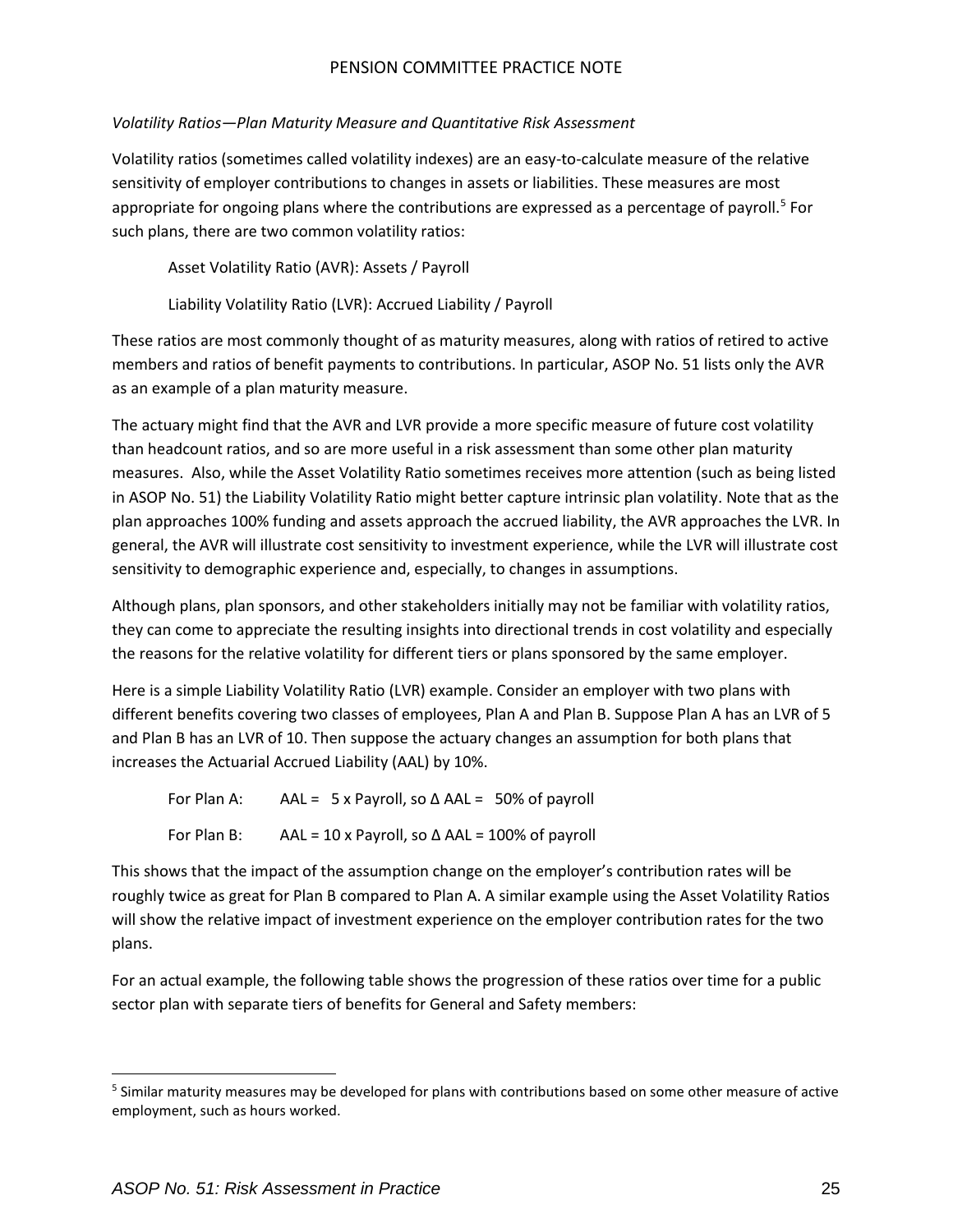| Year | General    |            | Safety     |            |
|------|------------|------------|------------|------------|
|      | <b>AVR</b> | <b>LVR</b> | <b>AVR</b> | <b>LVR</b> |
| 2019 | 6.4        | 9.0        | 12.9       | 13.8       |
| 2018 | 6.0        | 8.9        | 12.2       | 13.4       |
| 2017 | 6.2        | 8.9        | 12.3       | 13.1       |
| 2016 | 6.2        | 8.6        | 12.1       | 12.9       |
| 2015 | 5.5        | 8.1        | 10.8       | 12.9       |

Here we see that the AVRs and LVRs are substantially higher for Safety than for General. Using the 2019 results we can observe that, comparing Safety to General:

10% asset loss is 129% vs 64% of payroll—so Safety rates will be twice as volatile

10% change in AAL is 138% vs 90% of payroll—so Safety rate impact is over 50% greater

Increasing plan maturity is a natural progression for most plans. Thus, increasing maturity measures are not an adverse result per se, but can be indicative of increasing sensitivity to other economic and demographic risks. This is particularly true for closed plans, which typically have accelerated growth in maturity.

#### **X. Historical Information**

In addition to identifying risks and plan maturity measures, section 3.8 of ASOP No. 51 requires the actuary to identify and disclose reasonably available historical values of the plan's actuarial measurements that the actuary believes, on the basis of professional judgment, to be significant to understanding the identified risks. The actuary should consider similarly identifying and disclosing other reasonably available historical information relevant to the actuarial measurements. As indicated in the ASOP, the selection of historical values to be disclosed should follow risk identification, as the historical information considered and presented should be consistent with the risk identification.

Most of the historical data that might be used to satisfy this requirement are based on actuarial measurements. Examples include:

- 1. Plan maturity measures (see previous section for further discussion)
- 2. Funded status
- 3. Any actuarially determined contributions (or other contribution information)
- 4. Actuarial gains/losses
- 5. Normal cost measures
- 6. Plan settlement liabilities
- 7. Ratios of valuation measures other than funded status

Some possibly informative historical data are not typically referred to as actuarial measurements but may nonetheless be of significant value in enhancing understanding of the identified risks for a plan. These include: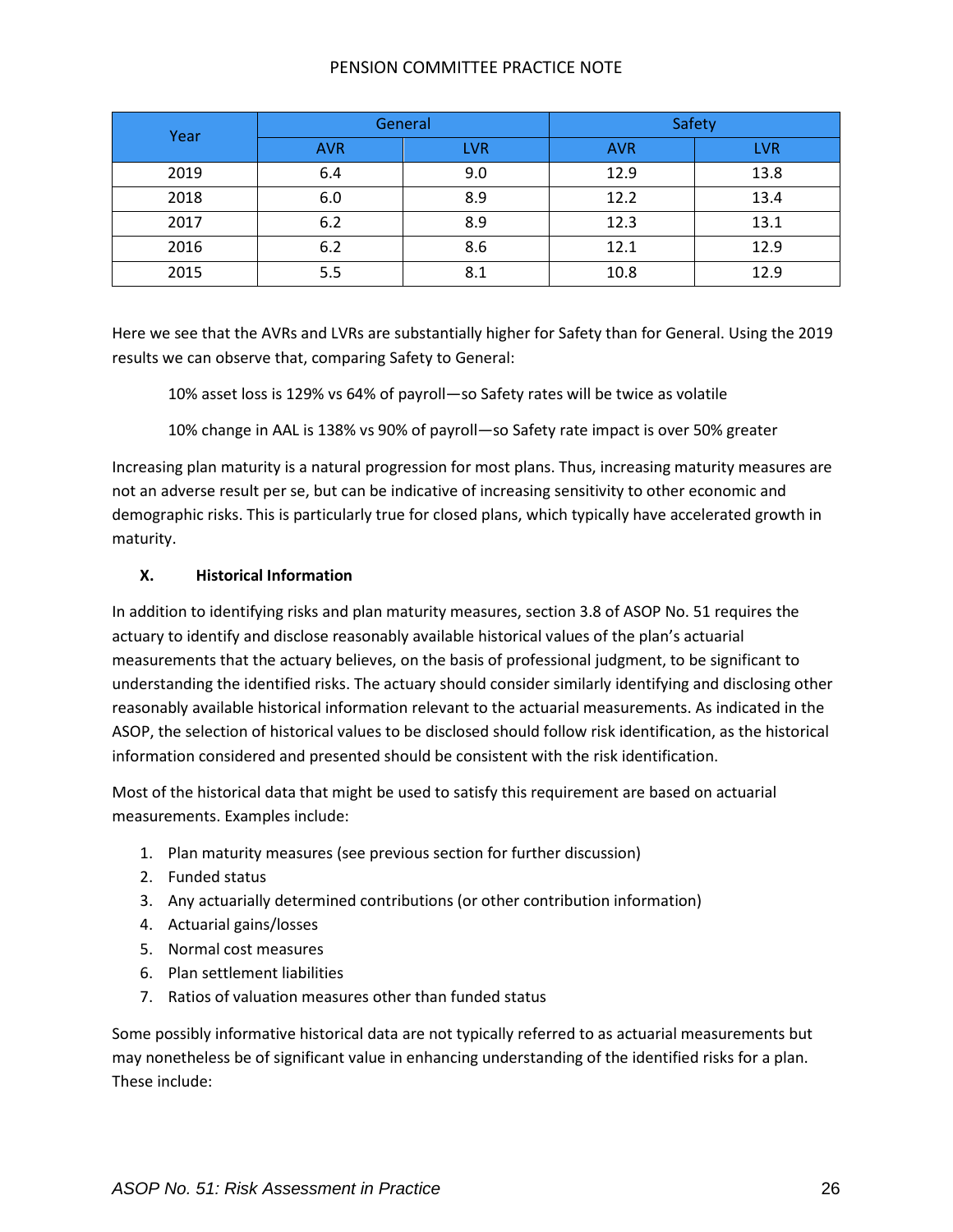- 1. Comparison of actual contributions to actuarially determined contributions
- 2. Plan participant and active counts
- 3. Covered payroll
- 4. Tax base of the underlying public plan sponsor
- 5. Number and relative size of contributing employers to a multiemployer plan

The actuary should be selective in determining the items to disclose. Providing all possible information is likely to result in too much information that does not clearly communicate sources of risk, while selecting too few will leave users uninformed about the nature of the effects of demonstrable risks on the plan historically. Per section 3.7, it is important to recognize that some data that may be disclosed convey the same or similar information on risk, and the actuary should thus use professional judgment to select the most effective option or options among these similarly informative items.

The actuary must also use professional judgment to determine the appropriate period over which to disclose the historical information. This will be influenced by the period over which the information is available as well as costs and efforts required to develop the information for various periods and the value of the information gained from understanding the risks with longer periods. It is possible that the period available for initial disclosure will be shorter than the actuary believes is most effective long term, and that the period for which the historical information is shown will thus expand initially.

In addition to disclosing the identified historical information that the actuary believes will enhance the user's ability to understand the identified risks, section 3.7 requires the actuary to include commentary regarding the significance of each of the items disclosed in the assessment of risk. This analysis can consider both historical aspects and possible future implications of the disclosed items.

#### **XI. Communications**

The disclosures required for actuarial communications arising from ASOP No. 51 also need to comply with the communications requirements of ASOPs Nos. 4, 23, 27, 35, 41, and 44. In addition to these disclosures, section 4.1 provides several specific items associated with the ASOP No. 51 risk assessment that should be disclosed when relevant and material.

The risks identified in the assessment and the results of the assessment should be disclosed. This should include commentary that considers the specific circumstances of the plan. For example, the type of plan (single employer, multiemployer, or public sector), a plan's funded status, asset allocation, optional forms of payment, and participant makeup could all have a strong influence on the types of risk that are significant to the plan and the relative importance of those risks. Those circumstances therefore are typically noted as factors that were considered in the identification of risks and the potential effects of those risks to the extent they came into play.

Historical results, including any selected plan maturity measures that are anticipated to be helpful to the intended user in understanding the risk assessment, should be disclosed. This might take the form of charts, tables, graphs, or other methods of display. Regardless of how the results are shown, they should be accompanied by commentary that will help the intended user understand the significance of this information as it relates to the risk assessment of the plan.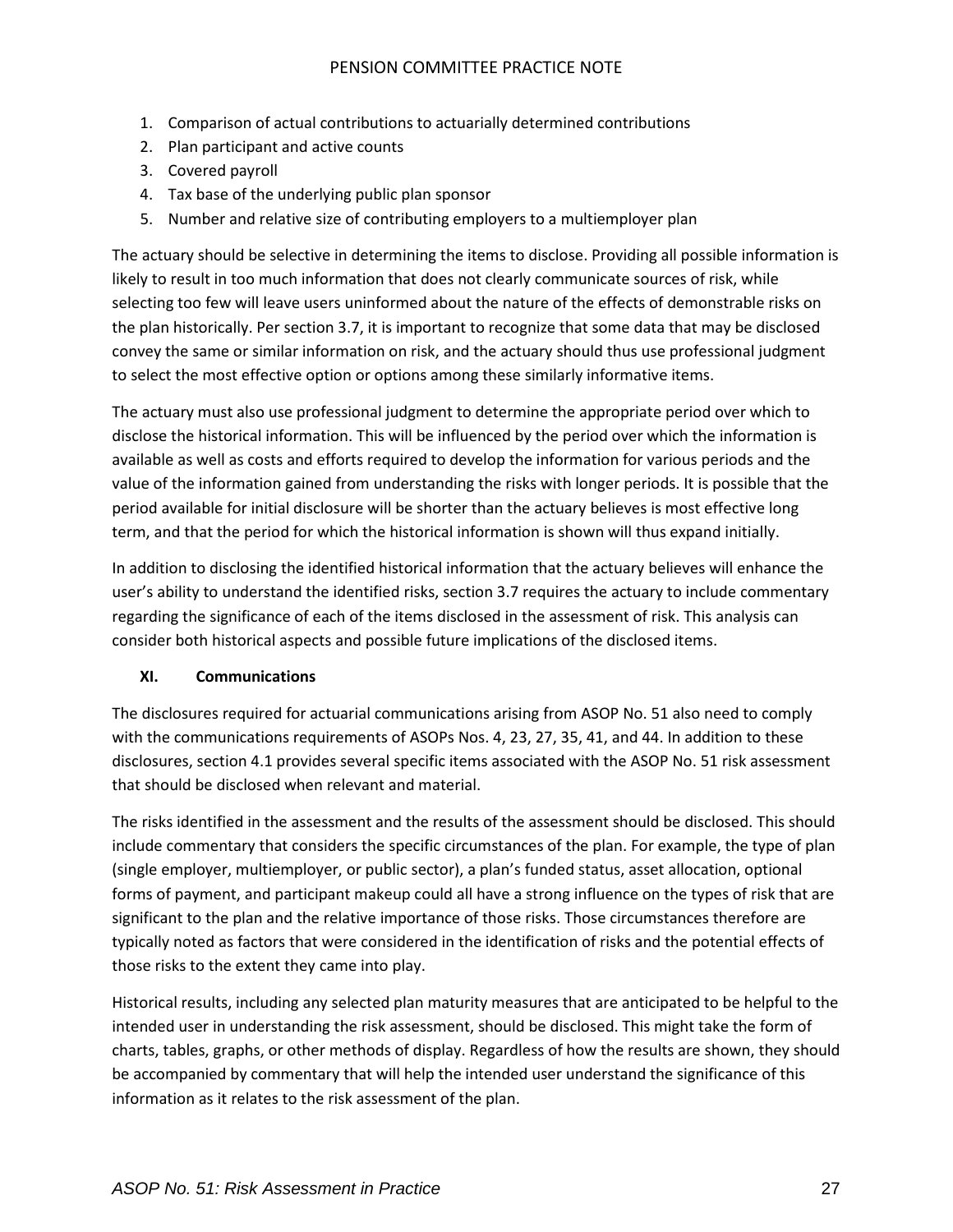When conducting a risk assessment, any significant limitations or constraints applicable to the assessment should be disclosed. For example, if the assessment consisted of a limited number of scenario tests and the actuary believed that an inadequate number of scenarios were modeled, the actuary should note that limitation in the disclosures of the risk assessment. Such limitation might include an inability to enumerate or evaluate all the significant sources of risk, or to identify their relative importance. If, in the professional judgment of the actuary, an additional analysis would be significantly beneficial, that additional analysis should be recommended to the intended user as noted previously.

Any of the required disclosures may be incorporated by reference in the actuarial communication subject to ASOP No. 51. The referenced report may have been prepared by the same actuary who prepared the current communication or by another party, but in any case, it must be judged by the current actuary to be consistent with the applicable requirements and should be available to the intended users of the actuarial communication subject to the ASOP. For example, if several deliverables for a plan are subject to ASOP No. 51—such as a valuation report, a valuation results presentation, and contribution strategy analysis—one deliverable could contain a complete risk assessment with all of the required ASOP No. 51 disclosures and the other deliverables could reference it, adding any other required disclosure items that arise under the ASOP due to other content beyond that included in the referenced deliverable. The ASOP No. 51 disclosures are typically made available by the time the plan or plan sponsor is expected to make decisions based on the applicable Statement of Actuarial Opinion, which may be at the time of issue or at some later date.

Reports prepared by third parties such as investment advisers or other actuaries, regardless of whether they are from the same firm or a different firm, may be referenced if they meet the requirements of the ASOP discussed above. An example of this would be an Asset-Liability Modeling (ALM) study conducted by another firm. Such an outside analysis may be considered for use in meeting the requirements of the ASOP if it is deemed reliable and relevant, as it would then necessarily be timelier and more costefficient than an additional analysis.

Any significant assumptions made and methods employed in the course of performing the risk assessment should be disclosed in accordance with the ASOP. If, for example, a stochastic projection of funded status was performed, the expected returns, standard deviations, and correlations of the various asset classes should be disclosed, along with the target asset allocations and the investment policy used to determine them. Similarly, the assumptions and methods used to determine the projected liabilities presented should be disclosed in accordance with ASOP No. 35, *Selection of Demographic and Other Noneconomic Assumptions for Measuring Pension Obligations*, including demographic assumptions such as employment levels, retirement, termination, mortality, and salary scale. Finally, the funding policy or set of alternative funding policies that were illustrated should be explained in sufficient detail that the intended user could be expected to understand how contribution levels are determined in the forecast, also in accordance with ASOP No. 35.

Prescribed assumptions or methods set by another party often play a role in the determination of contributions, as in the case of a government entity whose pension plan is sponsored directly or indirectly by that entity. Pursuant to section 4.2, those assumptions should be considered in the risk